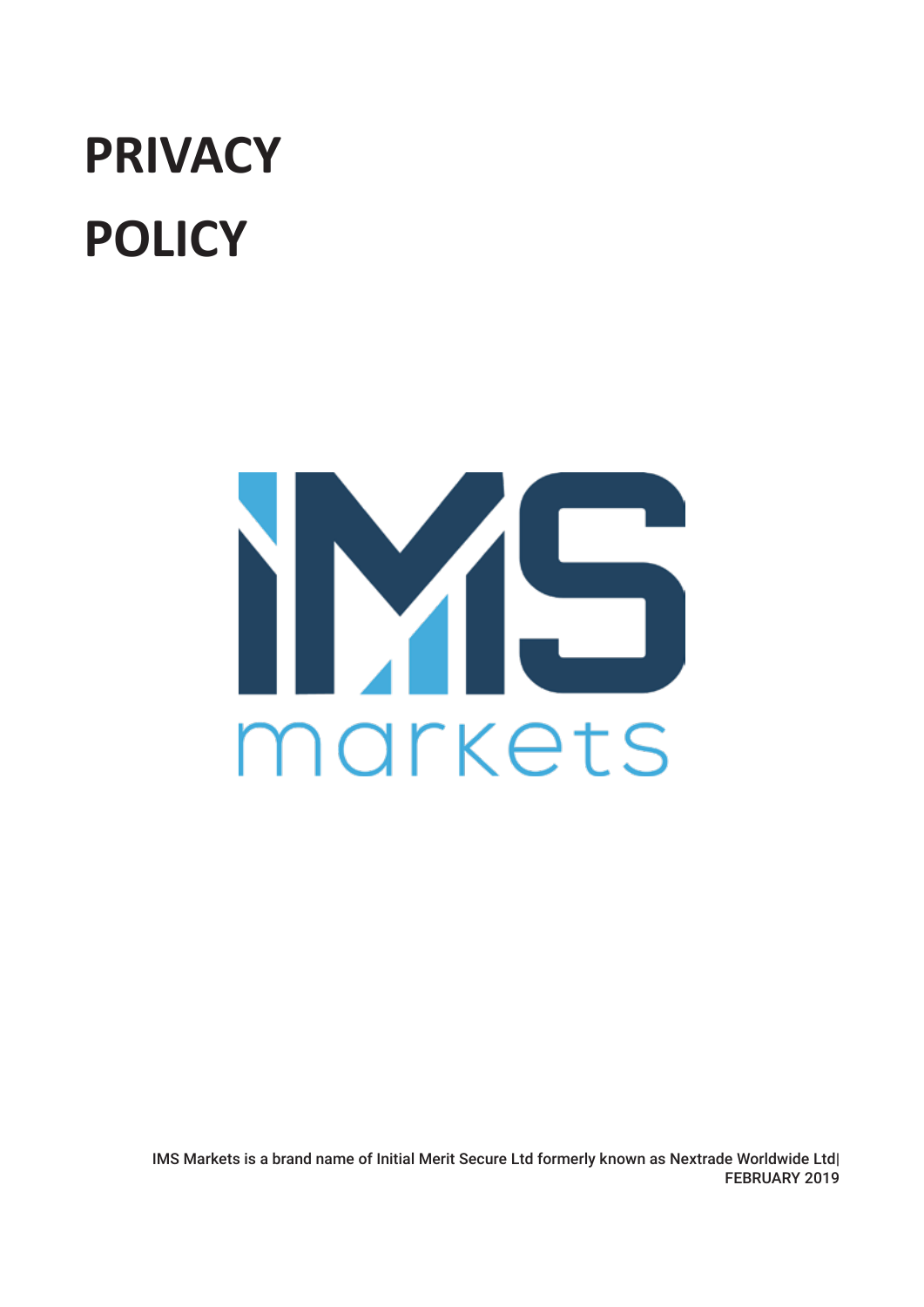#### Contents

| 1.  |                                                                                          |
|-----|------------------------------------------------------------------------------------------|
| 2.  |                                                                                          |
| 3.  |                                                                                          |
| 4.  |                                                                                          |
| 5.  |                                                                                          |
| 6.  |                                                                                          |
| 7.  |                                                                                          |
| 8.  |                                                                                          |
| 9.  |                                                                                          |
| 10. |                                                                                          |
| 11. |                                                                                          |
| 12. |                                                                                          |
| 13. |                                                                                          |
| 14. |                                                                                          |
| 15. |                                                                                          |
| 16. |                                                                                          |
| 17. |                                                                                          |
| 18. |                                                                                          |
| 19. |                                                                                          |
| 20. |                                                                                          |
| 21. |                                                                                          |
| 22. |                                                                                          |
| 23. |                                                                                          |
| 24. |                                                                                          |
| 25. |                                                                                          |
| 26. |                                                                                          |
| 27. |                                                                                          |
| 28. |                                                                                          |
| i)  | 'consent' of the data subject means any freely given, specific, informed and unambiguous |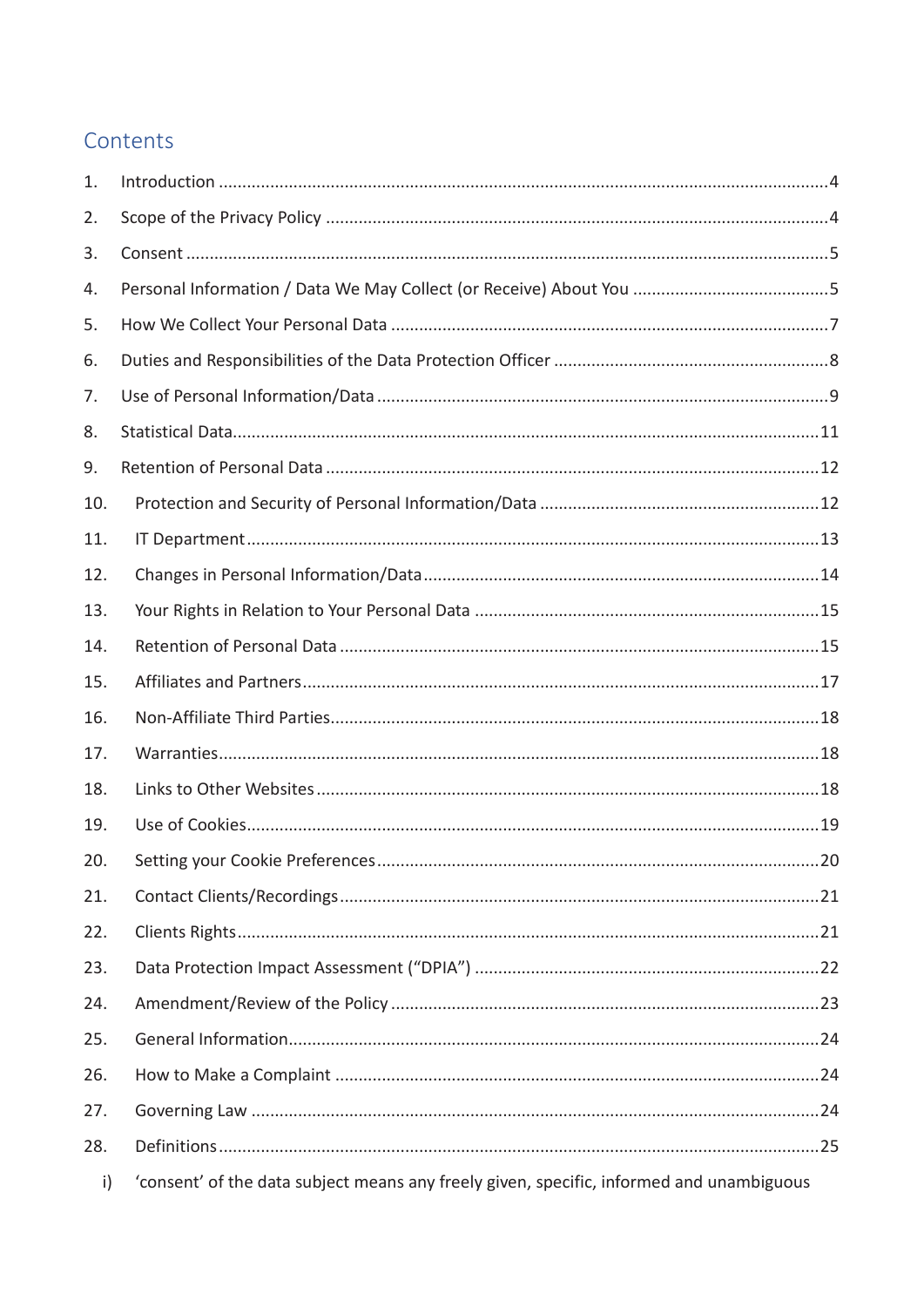indication of the data subject's wishes by which he or she, by a statement or by a clear affirmative action, signifies agreement to the processing of personal data relating to him or her;

|       | 25                                                                                           |  |
|-------|----------------------------------------------------------------------------------------------|--|
|       | ii) 'GDPR' – General Data Protection Regulation (EU) 2016/679 of the European Parliament and |  |
| iv)   | 'User', 'data subject', 'client', 'customer' refers to you as the party agreeing to becoming |  |
|       | v) 'We', 'the company', 'controller' refers to Initial Merit Secure Ltd formerly known as    |  |
| vi)   | 'EMIR' refers to the European Market Infrastructure Regulation (EU) No 648/201225            |  |
| vii)  | 'MiFIR' refers to the Markets in Financial Instruments Regulation EU) No 600/201425          |  |
| viii) |                                                                                              |  |
| ix)   |                                                                                              |  |
| x)    |                                                                                              |  |
| xi)   |                                                                                              |  |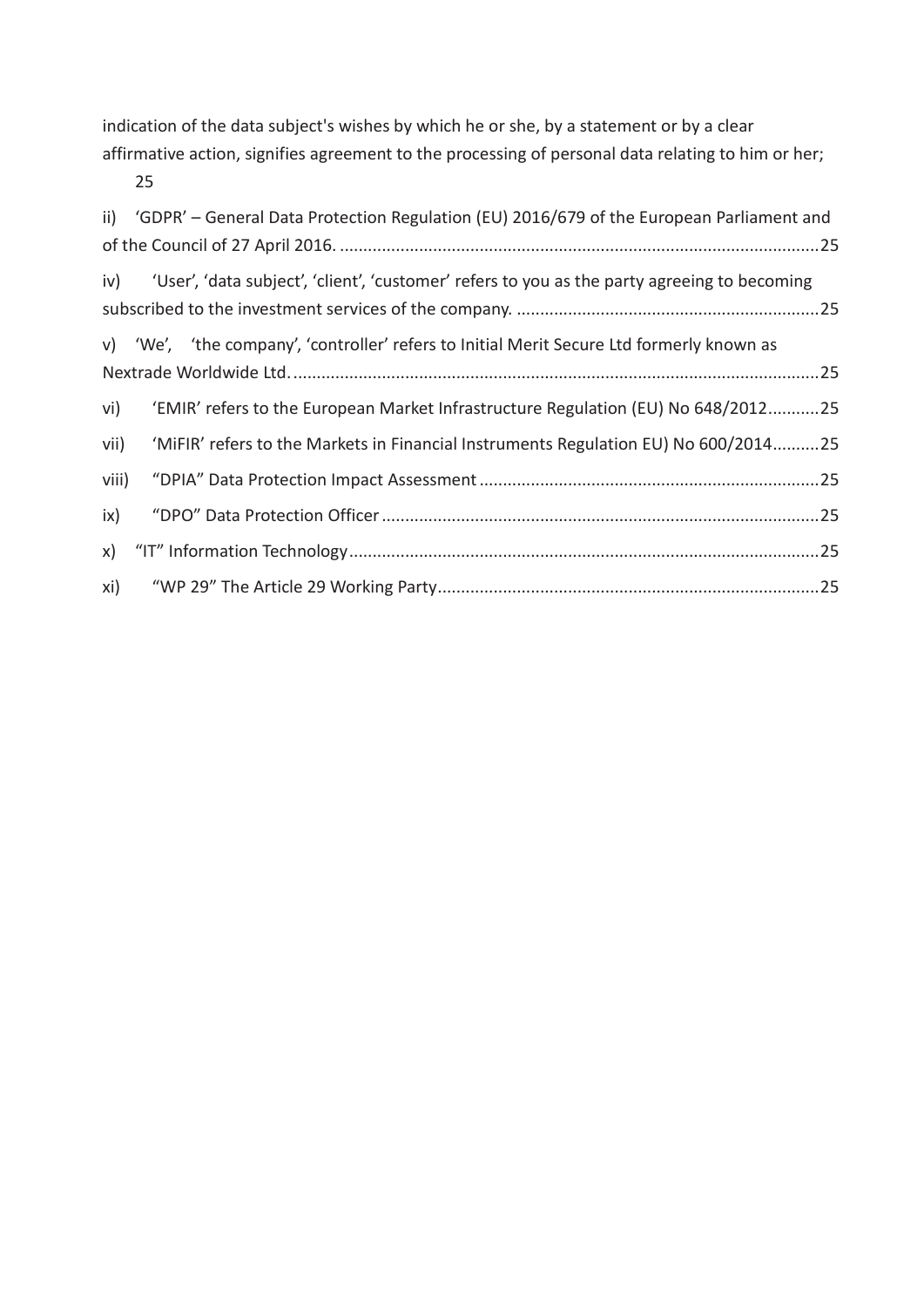### **1. Introduction**

- 1.1 Initial Merit Secure Ltd formerly known as Nextrade Worldwide Ltd (hereinafter, "the Company") is an Investment Firm regulated by the Cyprus Securities and Exchange Commission (hereinafter, "CySEC") with License number 229/14.
- 1.2 The legal framework that governs trading in CFDs and other derivative financial instruments is the Law which Provides for the Provision of Investment Services, the Exercise of Investment Activities, the Operation of Regulated Markets and other Related Matters of 2017 (Law 87(I)/2017), as subsequently amended from time to time (hereinafter the "Law"),
- 1.3 The company needs to collect and use certain types of information about the Individuals or Service Users whom the Company come into contact to the extent that is necessary to perform its services to its Users in connection with its Products and Services. This personal information must be collected and dealt appropriately, whether is collected on paper, stored in computer database, or recorded on other material and there are safeguards to ensure this are under the Protection of Natural Persons Against the Processing of Personal Data and the Free Circulation of such Data Law L.125(I)/2018 and under the General Data Protection Regulation 2016/679 (2018).
- 1.4 The Company has established a Privacy Policy (the "Policy") appropriate to the size and organization of the Company and the nature, scale and complexity of the Company's business.

#### **2. Scope of the Privacy Policy**

2.1 With the implementation of the Privacy Policy the Company aims to outline the Company's responsibility to manage and ensure the protection of privacy and the clients' personal and financial information and to behave in a fair and moral manner concerning the gathering, storing and handling of data. This process will be carried out with transparency and respect towards the rights of individuals who entrust it with their information. For the purpose of this Privacy Policy, Data Protection Legislation means: (i) the General Data Protection Regulation 2016/679 (the "GDPR") applicable in the European Union, including the UK until any UK data protection legislation replaces or adopts the GDPR in the UK and (ii) then such UK data protection legislation replacing the GDPR once in force and applicable.

The clients' privacy is considered and treated by Company with utmost importance and highest priority and this Policy applies to former, existing and potential clients as well as to any visitors of the Company's website.

2.2 For the purpose of this Privacy Policy, Data Protection Legislation means: (i) the General Data Protection Regulation 2016/679 (the "GDPR") applicable in the European Union, including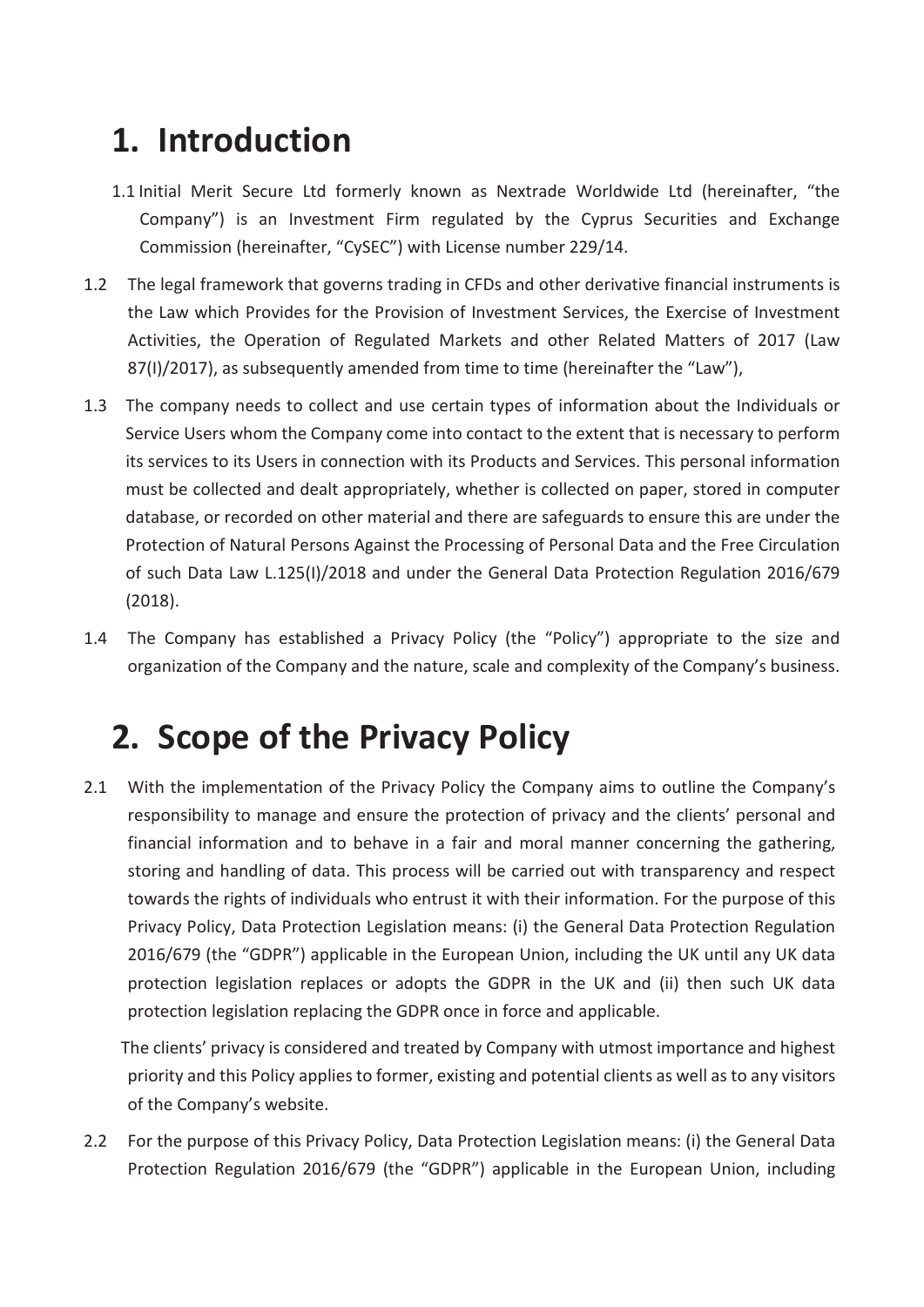Cyprus until any Cyprus data protection legislation replaces or adopts the GDPR in Cyprus and (ii) then such Cyprus data protection legislation replacing the GDPR once in force and applicable. For the purpose of the Data Protection Legislation, the data controller is the company.

2.3 Please read the following carefully to understand our views and practices regarding your personal data and how we will treat it.

#### **3. Consent**

- 3.1 Consent refers to your right as a data subject to freely and unambiguously agree to a specific condition related to our primary or supporting services by making a positive action. Such action might be a tick box in your client area, signature on a document, electronic signature or name placement in online questionnaires or other similar action. Most of the services provided by our company do not require a separate or explicit consent by data subjects to process their information in connection to the core services of the company when requesting to become a client of a regulated Cyprus investment firm based on the definitions for legal grounds of processing found in Article 6 of the GDPR.
- 3.2 By using (collectively, "Using" or "Use") our Websites and/or our Apps, registering with us or submitting information to us you consent and agree with the terms of this Policy and you hereby consent to the collect, process, storage, use and disclosure of your personal data by the Company whether such use is by the Company or by another third party which may be required by them in order to effectively perform Services in connection with the Company's Terms and Conditions or effectively execute any related operational function performed by the Company to its Clients (e.g. refunding Clients with their funds)in accordance with this Policy and as explained below herein. If you do not agree with this Privacy Policy, you must not use our Website and our Apps, access our services or submit information to us.

# **4. Personal Information / Data We May Collect (or Receive) About You**

4.1 The Company will only use clients' personal data in accordance with international data protection practices. In particular, the Company is registered as a Data Controller with the Office of the Commissioner for Personal Data Protection and will collect, process, maintain, store, use and handle clients' personal information in accordance with the Processing of Personal Data (Protection of the Individual) Law of 138(1) 2001 and General Data Protection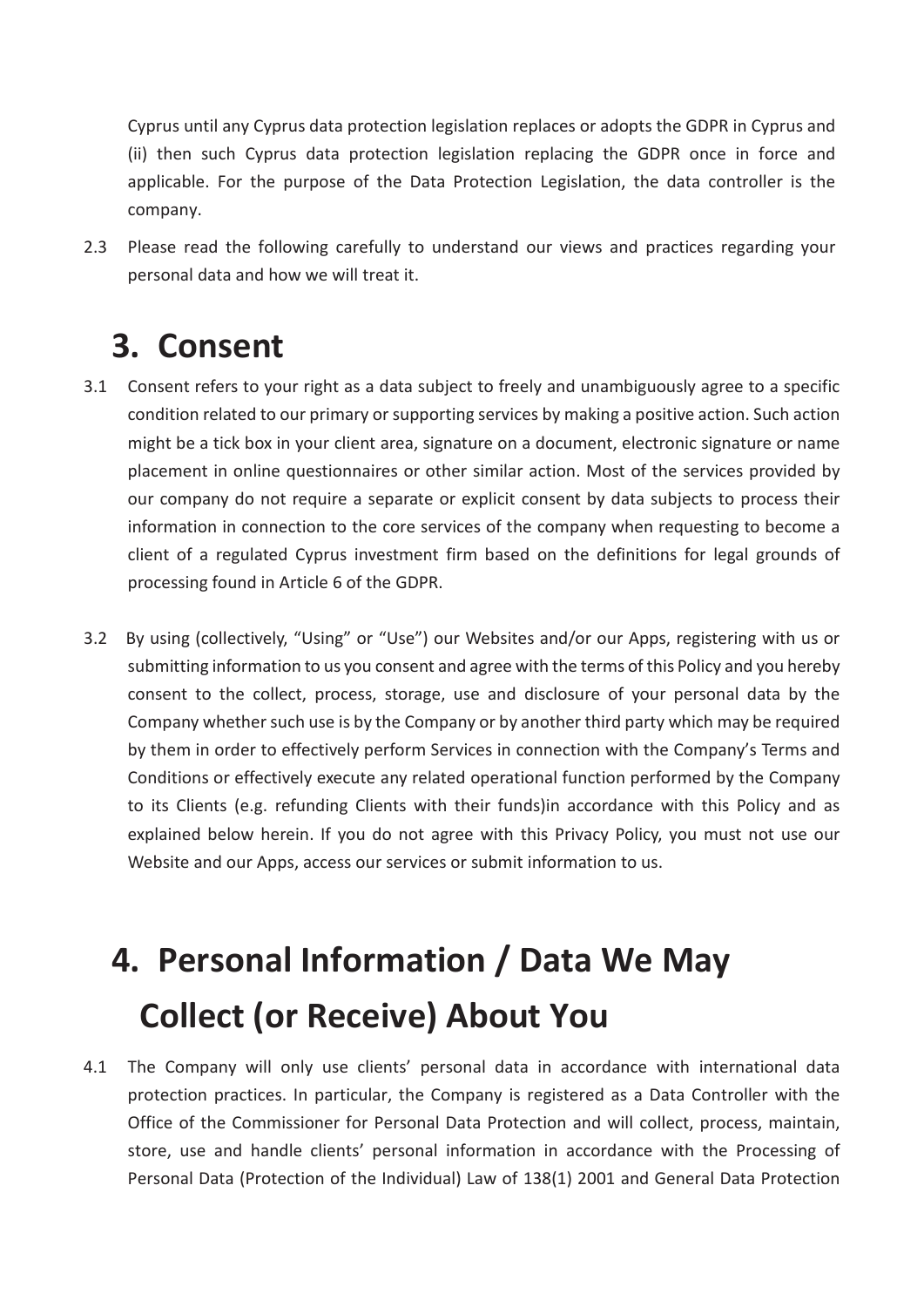Regulation (2018) as amended from time to time (the "Law") this Privacy Policy and the Company's Trading Terms and Conditions.

- 4.2 During the online registration procedure as well as following the completion of the online registration procedure clients are required to provide personal information and to attach a series of required documents. In the event the client intends to deposit money to the Company's client account using his payment card, in accordance with the recommendations of Payment Card Industry Security Standard Council, customer card details are protected using Transport Layer encryption – TLS 1.2 and application layer with algorithm AES and key length 256 bit.
- 4.3 We may collect such Personal Information from other persons including, for example, fraud prevention agencies, banks, other financial institutions, third authentication service providers and the providers of public registers and such other services that may from time to time be required for Company's legitimate purposes.
- 4.4 "Personally identifiable information" (or "Personal Information") means any information that may be used, either alone or in combination with other information, to personally identify, contact or locate any Customer of the Company (referred to as "User").
- 4.5 Personal Information includes, but is not limited to:
	- a. First and Last name
	- b. ID/Passport numbers
	- c. Physical address
	- d. Date of Birth
	- e. Contact information such as telephone number and email address
	- f. Identity and Address verification documents such as passport and ID, utility bills and/or bank statements
	- g. Company information, company incorporation documents/certificates/details in case of a corporate account
	- h. Financial data such as estimated annual income and net worth, trading experience and investment knowledge including but not limited to trading data, deposits, withdrawals, and credit.
	- i. Payment details and bank account details
- 4.6 We are required by law to identify you if you are opening a new account or adding a new signatory to an existing account. Anti-money laundering laws require us to sight and record details of certain documents (i.e. photographic and non-photographic documents) in order to meet the standards, set under those laws. Identification documentation, as required under anti-money laundering legislation or other legislation relevant to the services we provide to you, includes, but not limited to (see Account Handling Procedure):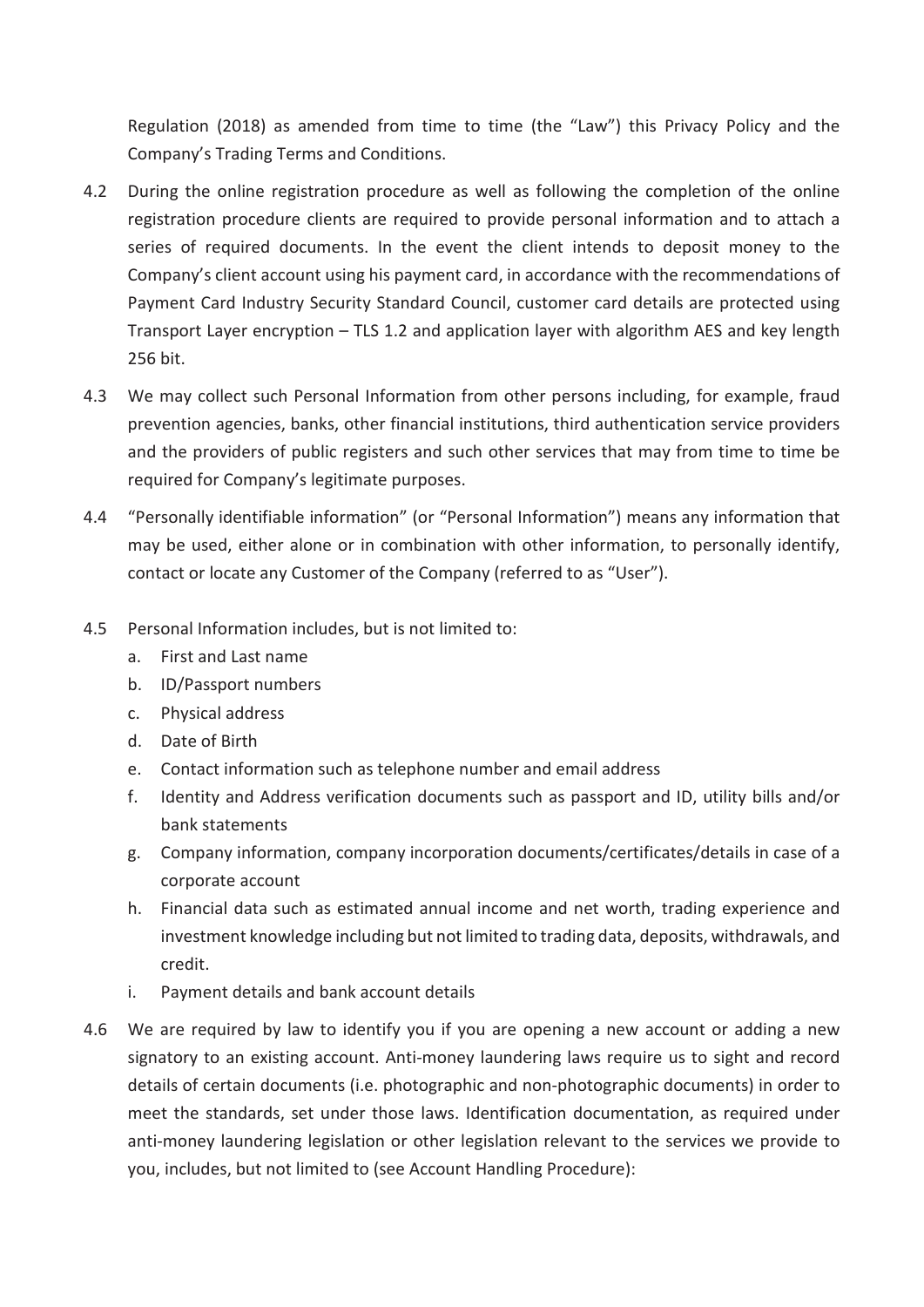- a. passport;
- b. driver's licence;
- c. national identity card (if applicable);
- d. utility bills;
- e. trust deed;
- f. other information we consider necessary to our functions and activities.
- 4.3 Where it is necessary to do so, we also collect data regarding the following individuals:
	- a. trustees;
	- b. partners;
	- c. company directors and officers;
	- d. officers of co-operatives and associations;
	- e. client agents; or
	- f. individuals dealing with us on a "one-off" basis.
- 4.4 You have the option of not identifying yourself, or of using a pseudonym, when dealing with us in relation to a particular matter. However, we can only provide you with this option when it is not impracticable for us to do so and when no law requires identification.
- 4.5 In addition to the above, if you are an existing client of the company and you wish to have online access to view statements and other information relating to your account, we will ask you to provide some information about yourself for security, identification and verification purposes.

#### **5. How We Collect Your Personal Data**

- 5.1 We may collect (or receive) and process your personal data when:
	- a. You contact us, whether through our Website, our Apps or otherwise (for example, via our online form, by e-mail, post, fax or phone), as we may keep a record of that correspondence. For example, if you submit a complaint, report a problem with our services or our Websites or our Apps or otherwise liaise with our customer service, technical support or any other department in our company. This includes information provided by you when you update a customer account such as your name, e-mail, country, password, etc;
	- b. We ask you to complete surveys that we use for research purposes, although you do not have to respond to them;
	- c. You use and interact with our Website or our Apps including your device's manufacturer and model, IP address, browser type and version, time zone setting, browser plug-in types and versions, operating system, web browser, platform, mobile carrier, and your Internet Service Provider. We may collect details of your visits to our Website or our Apps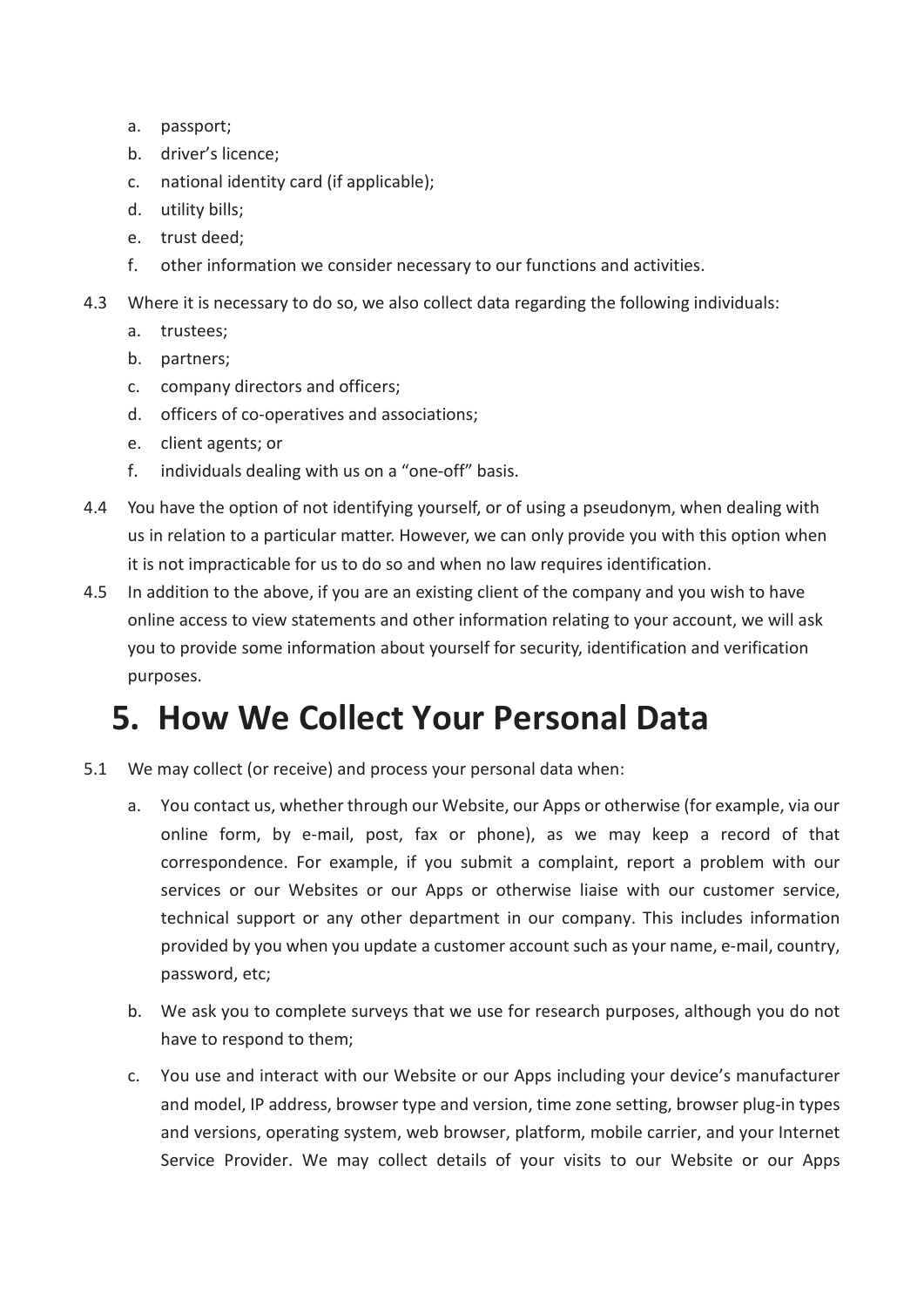(including, but not limited to, traffic data, location data, weblogs and other communication data). We do this via email and website cookies, and similar tracking technology built into our Websites and Apps. We make cookie policies available on each of our Websites and Apps to give you more detailed information on how we use them;

- d. You use your customer account to login to and use our platform technology and other features and functionalities;
- e. You use the online trading products we provide to you. Under no circumstances are these details disclosed to any third parties other than those who need to know this information in the context of the services we provide; or
- f. You use social media, including "like" buttons and similar functions made available by social media platforms.

# **6. Duties and Responsibilities of the Data Protection Officer**

- 6.1 Main duties, responsibilities and powers of the DPO:
	- $\triangleright$  Provide advice and guidance to the organisation and its employees on the requirements of the GDPR
	- $\triangleright$  Monitor the organization's compliance with the GDPR provisions;
	- $\triangleright$  Be consulted and provide advice during Data Protection Impact Assessments.
	- $\triangleright$  Decide if the DPIA is necessary based on the specific conditions.
	- $\triangleright$  Be the point of contact for data subjects and for cooperating and consulting with national supervisory authorities, such as the Office of the Commissioner for Data Protection.
	- $\triangleright$  Provide training to employees and awareness of how their duties are connected to the protection of rights of data subjects.
	- $\triangleright$  to hold a register of all categories of processing activities carried out on behalf of the Company.
	- $\triangleright$  To create and hold a register of all complaints, responses and results.
	- $\triangleright$  To create, update and improve regularly the procedures and policies relating to the compliance with GDPR and other local data protection principles and laws.
	- $\triangleright$  To create a procedure of reporting directly to the Commissioner of Data Protection.
	- $\triangleright$  To deal and respond to all data subjects' complaints and be the main contact point for GDPR.
	- $\triangleright$  DPOs should also take responsibility for carrying out data audits and oversee the implementation of compliance tools.
	- $\triangleright$  The DPO must be able to act independently, be adequately resourced and be able to report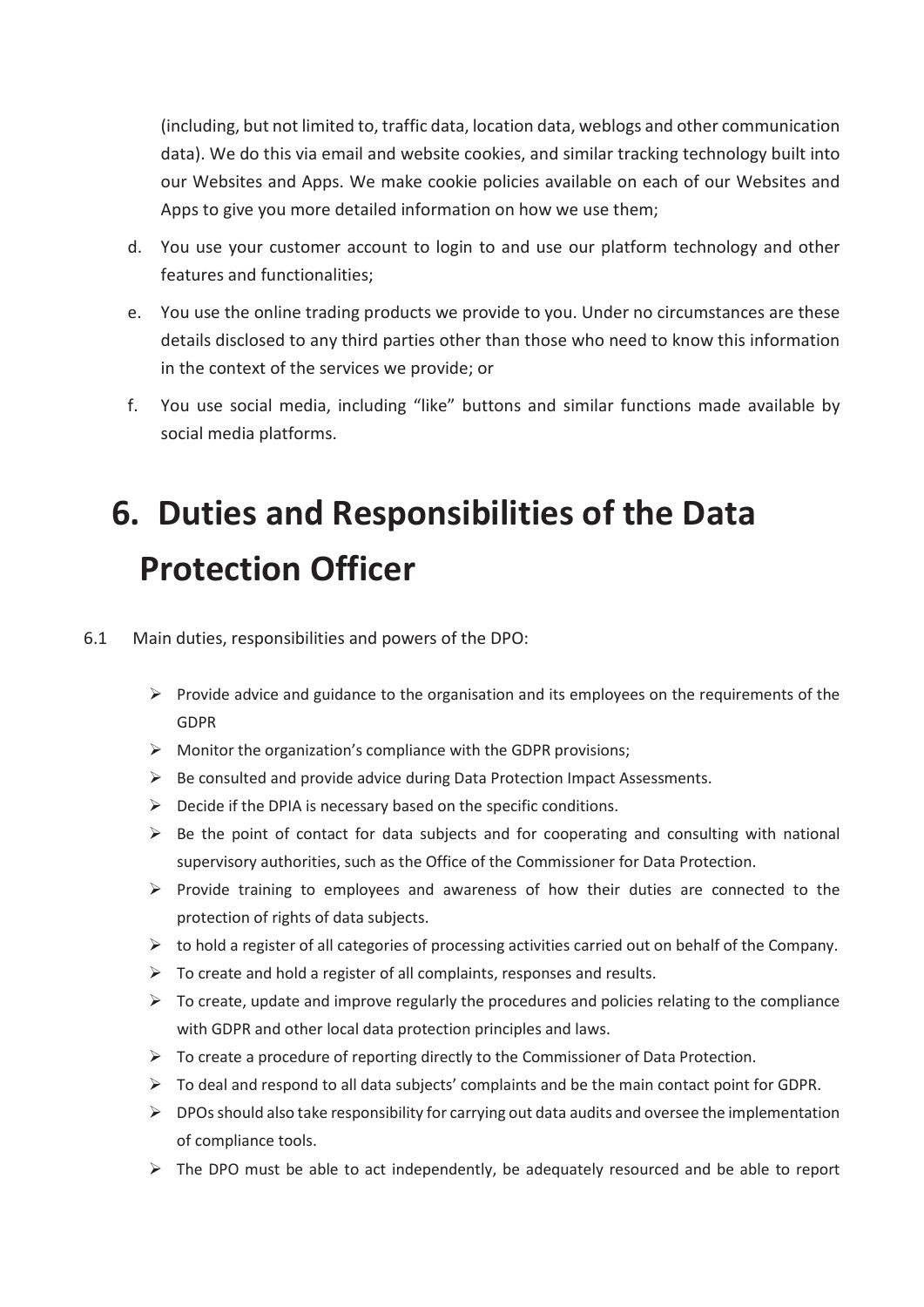directly to senior management to raise concerns.

6.2 Responsible for all changes, deletion and protection of rights. In the event that clients' personal information changes at any given time, clients are responsible to inform the Company by emailing the Company's Customer Support at info@imsmarkets.com or the Compliance Officer at compliance@imsmarkets.com.

#### **7. Use of Personal Information/Data**

- 7.1 The collection personal Information (not in the public domain or already possessed by us without a duty of confidentiality) which we hold is to be treated by us as confidential and will not be used for any purpose other than in connection with the provision, administration and improvement of our Services to you or the furthering of our Agreement between us, establishing and managing your Client Trading Account or a relationship between us, reviewing your ongoing needs, enhancing customer service and products, giving you ongoing information or opportunities that we believe may be relevant to you, improving our relationship, anti-money laundering and due diligence checks, for research and statistical purposes and for marketing purposes (according to the Agreement between us and as described in this Privacy Policy), as applicable.
- 7.2 We will use your personal information for the purposes of providing the services you have requested, for administration and customer services, for credit scoring, for marketing, for research/statistical analysis purposes and to ensure that the content, services and advertising that we offer are tailored to your needs and interests. We may keep your information for a reasonable period for these purposes. We may need to share your information with our service providers and agents for these purposes.
- 7.3 In assessing your application to open an account, to prevent fraud, to check your identity and to prevent money laundering, we may search the files of credit reference agencies that will record any credit searches on your file.
- 7.4 In order for the Company to provide, monitor and improve the quality service and security to its clients, the Company may use the clients' personal information/data for one or more of the following purposes:
	- a. Verify the identity of clients;
	- b. To maintain clients' personal profile;
	- c. Assess and improve the products and services provided to clients;
	- d. To such an extent as reasonably required so as to execute Orders and for purposes ancillary to the provision of the Services;
	- e. Company's transmission/execution and post transaction/order services;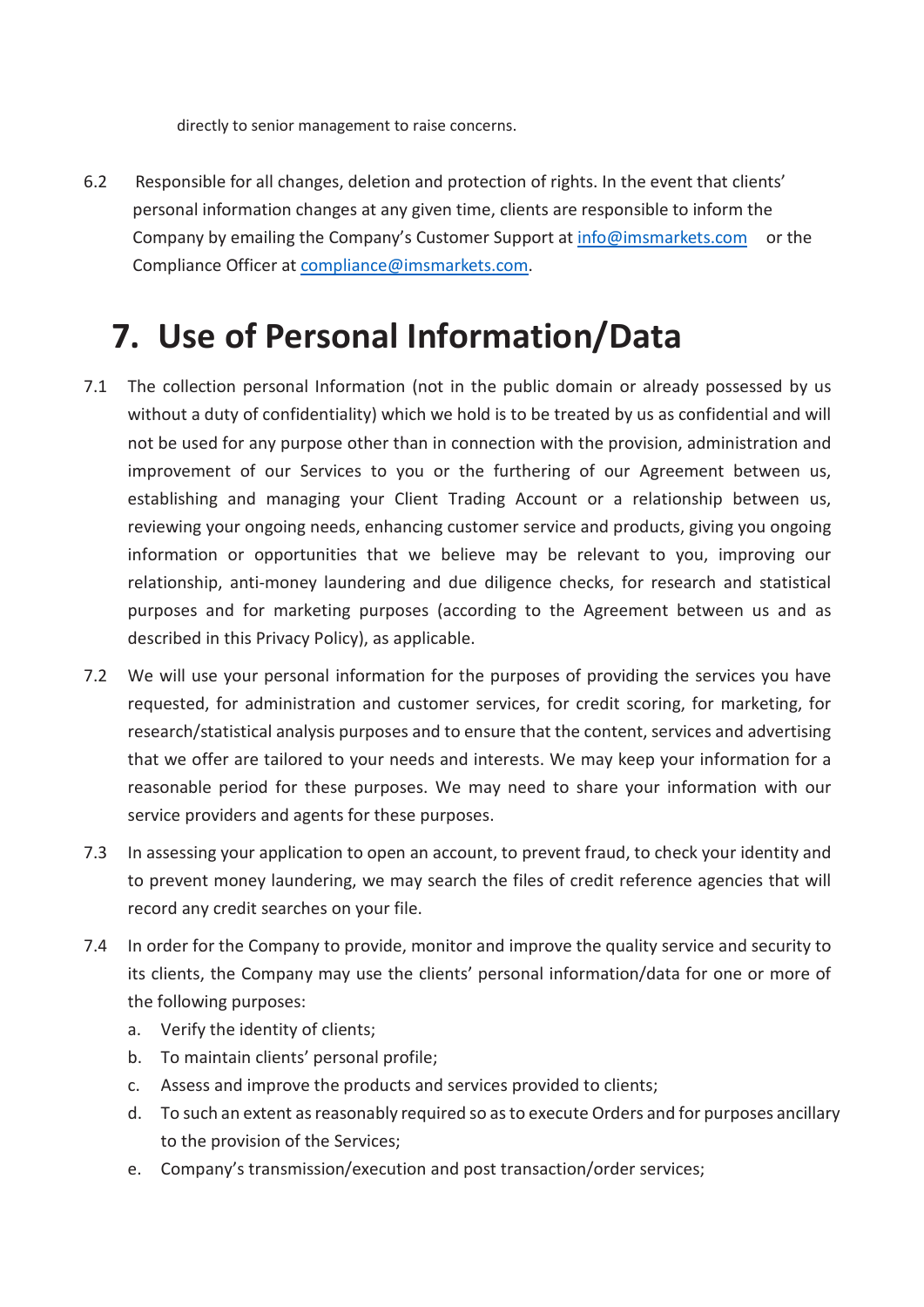- f. Assess and improve clients' browsing experience;
- g. Analysis of statistical data which will aid the Company to provide clients with better suited products and services in the future;
- h. To pass clients' personal information/data to third parties for marketing purposes without prior written consent;
- i. To the Company's professional advisors provided that in each case the relevant professional shall be informed about the confidential nature of such information and commit to the confidentiality herein obligations as well;
- j. To other service providers who create, maintain or process databases (whether electronic or not), offer record keeping services, email transmission services, messaging services or similar services which aim to assist the Company collect, storage, process and use Client information or get in touch with the Client or improve the provision of the Services under this Agreement;
- k. To a Trade Repository or similar under the Regulation (EU) No 648/2012 of the European Parliament and of the Council of 4 July 2012 on OTC derivatives, central
- l. Counterparties (CCPs) and trade repositories (TRs) (EMIR);
- m. To other service providers for statistical purposes in order to improve the Company's marketing, in such a case the data will be provided in an aggregate form;
- n. To an Affiliate of the Company or any other company in the same group of the Company;
- o. To market research call centers that provide telephone or email surveys with the purpose to improve the services of the Company, in such a case only the contact details the data will be provided;
- p. Inform clients of additional products, services or promotions relevant to its clients.
- 7.3 In regards to point (o) above and should for any reason clients do not consent to receive information of this nature, the client can inform us accordingly by contacting the Company on the contact details provided by the Company on its Trading Terms and Conditions or at the following address: 3, Pythagora Street, Pythagoras Court, 4th Floor, CY-3027 Limassol.
- 7.5 We may disclose personal data in order to comply with a legal or regulatory obligation.
- 7.6 We may contact you by mail, telephone, fax, e-mail or other electronic messaging service with offers of services or information that may be of interest to you. By providing us with your fax number, telephone numbers or email address you consent to being contacted by these methods for these purposes. If you do not wish to receive marketing information from us, you may not subscribe to our marketing services through the client's area or if you are already subscribed you may press the "unsubscribe" button found on the bottom of our emails or send us an email at info@imsmarkets.com. For marketing emails, you can choose Unsubscribe button to stop receiving emails.
- 7.7 Any information, which we send to you by email, will not be encrypted. We cannot guarantee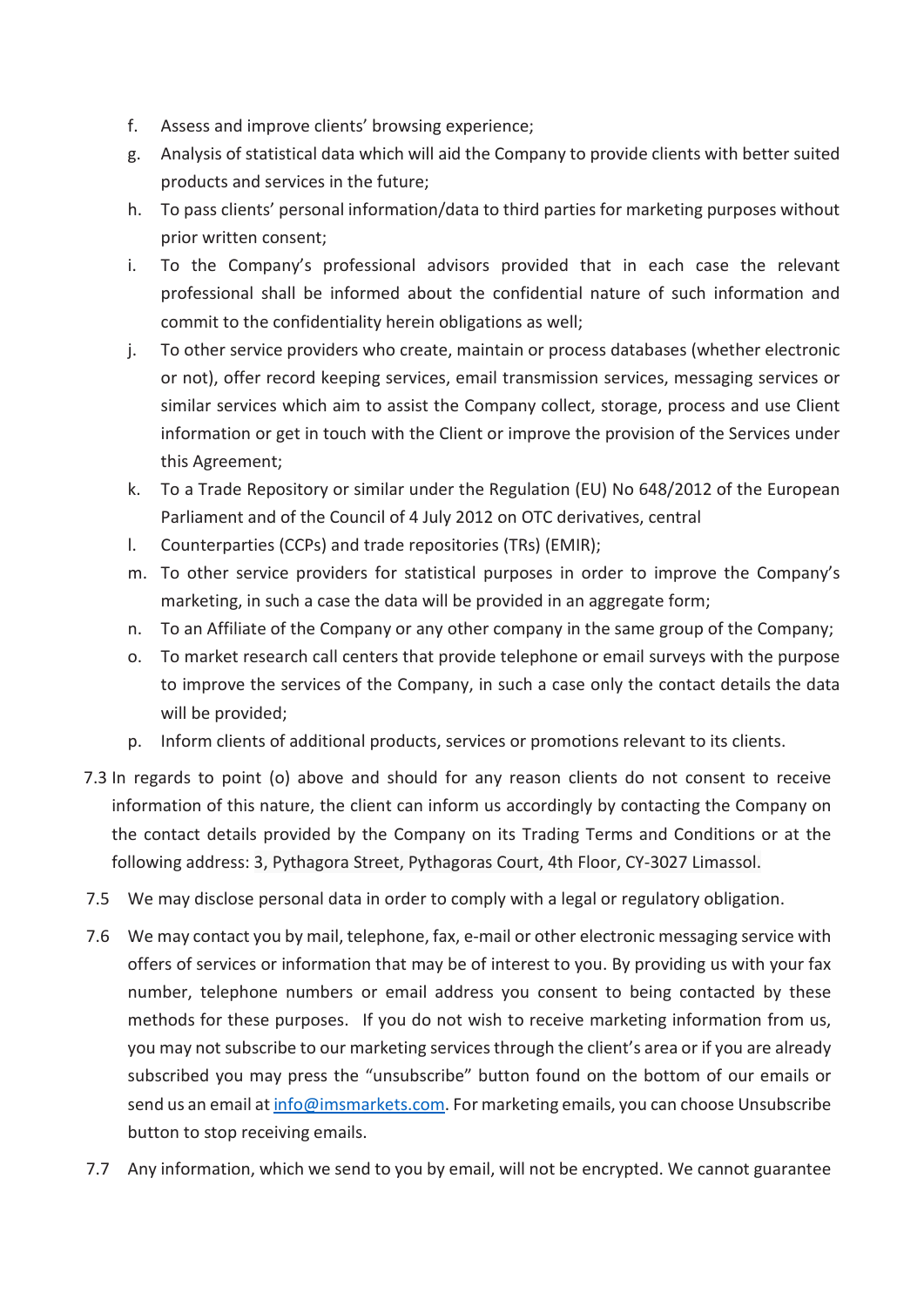confidentiality of emails that you send to us.

You may ask us to provide you with information about our services or about services offered jointly with or on behalf of other organizations by sending us an email to  $info@imsmarks.com$ .

#### **You have the following Rights:**

- a. The right to be informed
- b. The right of access
- c. The right to rectification
- d. The right to erasure
- e. The right to restrict processing
- f. The right to data portability
- g. The right to object
- h. Rights in relation to automated decision making and profiling

Those whose Personal Data we keep refer have the right at any time to obtain confirmation of the existence of the same from the Data Controller, to know the content and origin, to check its accuracy or request its integration, deleting, updating, rectification, erasure, anonymisation or blocking of Personal Data processed in violation of law, and to oppose in any case, for legitimate reasons, to their treatment.

To make a request, please contact us, verifying your identity and specifying what information you require. We may charge an administrative fee.

Data controller and Data processor: The company\*

We may authorize another natural person, legal person, public administration or any other body, association or organization authorized to process the Personal Data in compliance with this Privacy Policy, on its behalf.

The company does not provide any services to children, nor processes any personal data in relation to children, where 'children' are individuals who are under the age of eighteen (18).

#### **8. Statistical Data**

8.1 The Company may, from time to time, combine clients' personal information/data with information from other users of the Company's website in order to create impersonalized statistical data. The Company may provide this statistical data to Third Parties solely for statistical purposes and in an effort to better improve the Company's marketing campaign and to the extent allowed by the Company's Trading Terms and Conditions already accepted by the clients.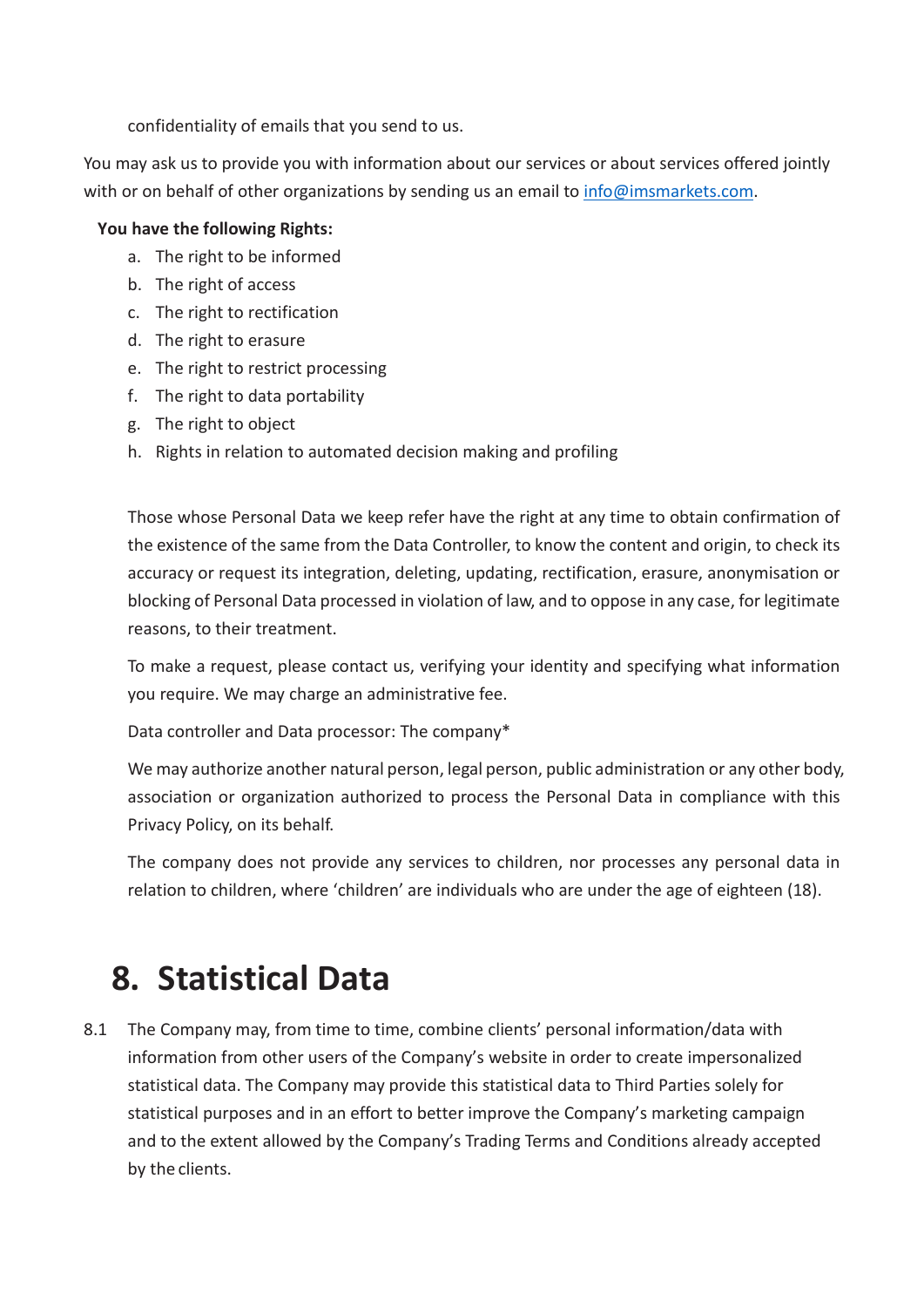8.2 The Company will take all reasonable measures in order to ensure that in no circumstances clients will be identifiable from this statistical data and consequently for clients to remain anonymous.

#### **9. Retention of Personal Data**

9.1 In accordance to the Company's regulatory requirements and as required by Law all clients' personal information/data will be required to be kept and retained on record for a minimum period of five (5) years, which will commence on the transmission/execution of a client transaction or the date of which the business relationship between both parties is terminated in accordance to the Company's Trading Terms and Conditions.

# **10. Protection and Security of Personal Information/Data**

- 10.1 The Company takes reasonable precautions to protect personal information/data from loss, theft, misuse, unauthorized access or disclosure, alteration, or destruction. The Company employs physical, electronic, and procedural safeguards to protect personal information/data and it does not store personal information/data for longer than necessary for the provision of services or as permitted by law.
- 10.2 The Company's datacenter(s) contain both internal and external servers. Access to the Company's internal server is restricted to authorised personnel (i.e. employees and authorised service providers), servers and locations; our external servers can be accessed via the Internet. Any personal information/data provided by clients to the Company will be strictly protected under enhanced measures of security, protected against loss, misuse, unauthorized access or disclosure, alteration, or destruction with use various security measures such as encryption during data transmission, strong authentication mechanisms and separation of machines and data to provide secure areas in order to protect clients' personal information from unauthorised users and such personal information will be treated as confidential and shared only with the Company and its affiliates and/or authorised service providers and shall not be disclosed to any third parties except, and without notice, in accordance with the provisions of this Policy as well as under any regulatory or legal proceedings.
- 10.3 The Company also informs all clients to serve and protect their personal data, and advises all clients to maintain confidentiality and not share with others its usernames and passwords provided by the Company. The Company bears no responsibility for any unlawful or unauthorised use of clients' personal information due to the misuse or misplacement of clients' access codes (i.e. passwords/credentials), irrespective of the way such use was conducted including without limitation negligent or malicious use.
- 10.4 We will use reasonable endeavours to implement appropriate policies, rules and technical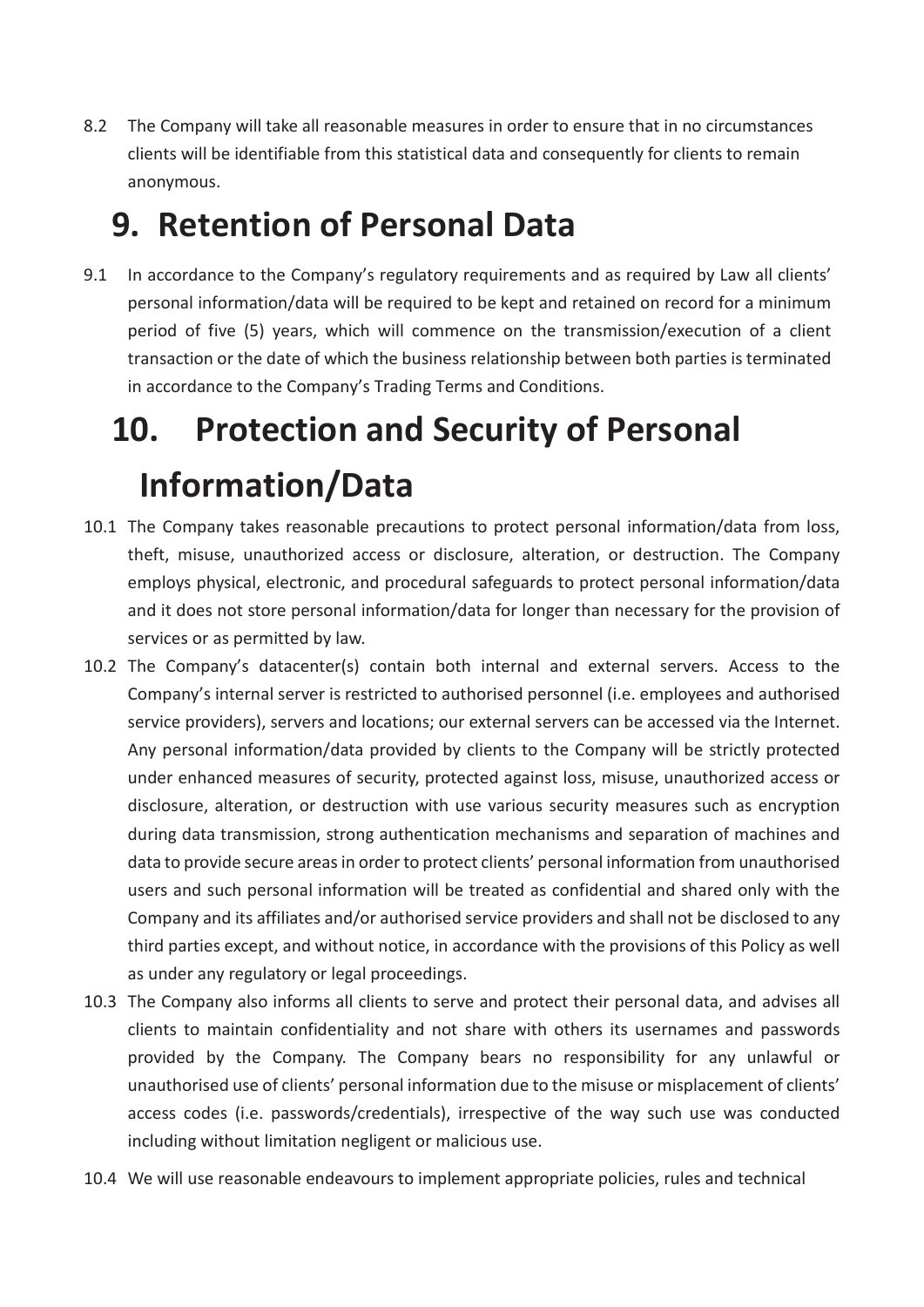measures to protect the personal data that we have under our control (having regard to the type and amount of that data) from unauthorised access, improper use or disclosure, unauthorized modification, unlawful destruction or accidental loss. For instance, our security measures include, but are not limited to:

- a. educating our employees as to their obligations with regard to your personal data;
- b. requiring our employees to use passwords and two-factor authentication when accessing our systems;
- c. encrypting data sent from your computer to our systems during internet transactions and client access codes transmitted across networks;
- d. employing firewalls, intrusion detection systems and virus scanning tools to protect against unauthorised persons and viruses entering our systems;
- e. using dedicated secure networks or encryption when we transmit electronic data for purposes of outsourcing;
- f. practicing a clean desk policy in all premises occupied by us and our related bodies corporate and providing secure storage for physical records; and
- g. employing physical and electronic means such as alarms, cameras and guards (as required) to protect against unauthorised access to buildings.
- 10.5 We will ensure that your information will not be disclosed to government institutions or authorities except if required by law (e.g. when requested by regulatory bodies or law enforcement organisations in accordance with applicable legislation).
- 10.6 Certain services may include social networking, chat room or forum features. When using these features please ensure that you do not submit any personal data that you do not want to be seen, collected or used by other users.

#### **11. IT Department**

- 11.1 The company requires that all computer equipment is connected to a Firewall, antimalware software, and automatic updating facilities that are all up to date and meet the corporate minimum business standards acceptable in the financial industry. The company also requires:
	- a. deployment of the corporate policy on usernames and passwords, to have a password protected screensaver, and to password protect and encrypt all folders containing confidential corporate information, sensitive personal information, personably identifiable information, and to disable folder and printer sharing.
	- b. All notebook computers that carry personal data, or are able to connect to systems that store or process personal data, use full-disk encryption.
	- c. that notebook computers are physically protected against theft and damage while in transit, in storage or in use and that, in cases of loss or theft.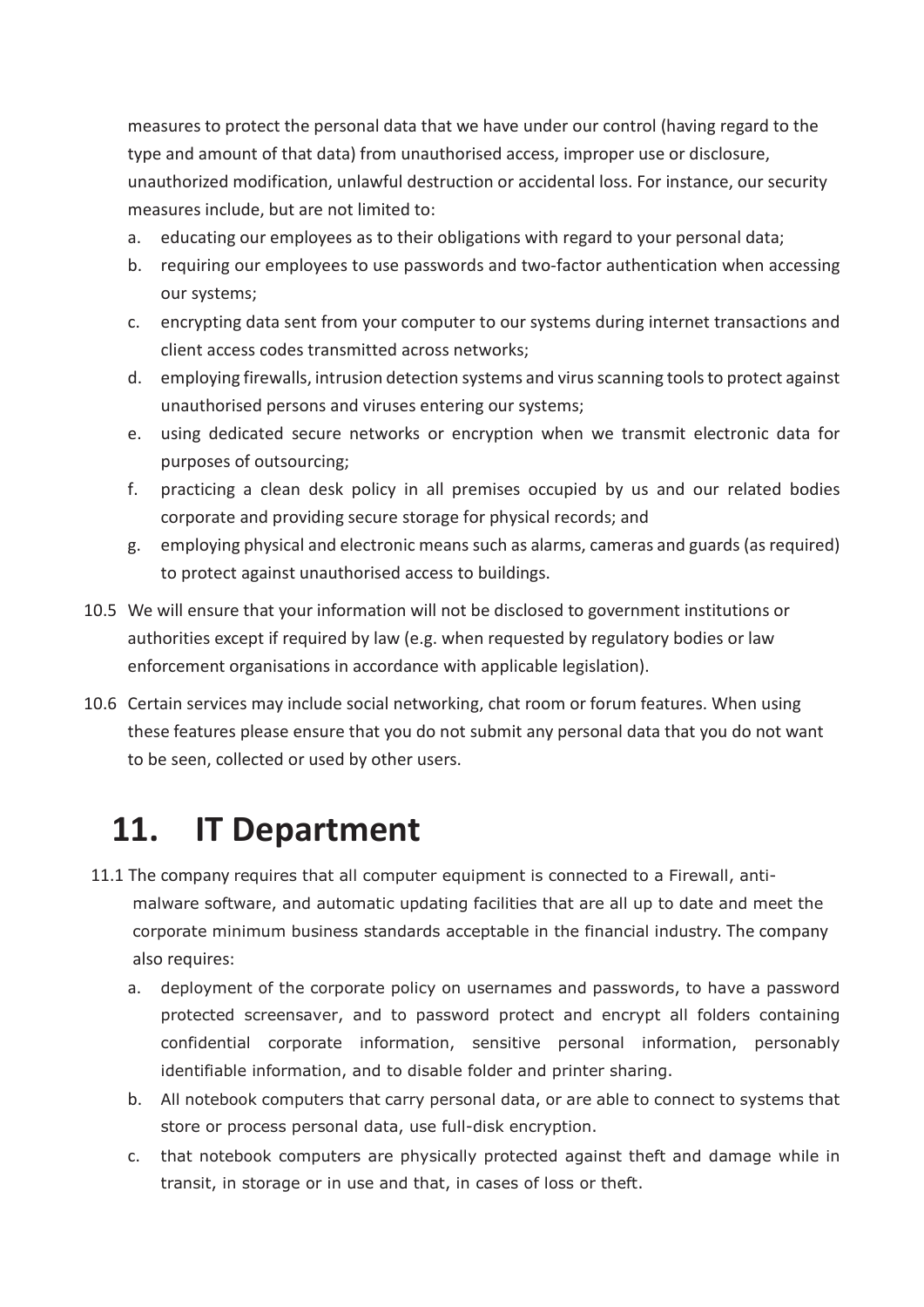- d. That the IT departments ensures that all the recent operating system and application security-related patches, fixes and updates have been installed.
- e. Employees to comply with the corporate requirements on the means of connecting to public access points, and accessing corporate information.
- f. That all computers and notebooks are protected by an anti-virus and antimalware software.
- g. Comprehensive IT and security solutions table:

| Encryption software for hard<br>drives                    | <b>Not Available</b>                  |
|-----------------------------------------------------------|---------------------------------------|
| Encryption software for<br>information held at the server | <b>Not Available</b>                  |
| Website and CRM provider                                  | <b>Impact Tech</b>                    |
| Trading platform                                          | MT <sub>5</sub>                       |
| Internet Service provider                                 | <b>CYTA to be changed to Cablenet</b> |
| File server provider                                      | <b>On Premises HPE Server</b>         |
| Firewall provider                                         | <b>Watchguard</b>                     |
| Antivirus software                                        | <b>Eset Nod32 Antivirus</b>           |

### **12. Changes in Personal Information/Data**

- 12.1 Under the Agreement between us, we have the right to disclose Your Information (including recordings and documents of a confidential nature, card details) in certain circumstances. According to the Agreement between us, Your Information may be disclosed:
	- a. Protect the Company's rights and/or to comply with judicial proceedings and/or court order;
	- b. Protect and defend the rights or property of the Company's website;
	- c. Protect the safety of Company's clients, all users of the Company's website and/or the public.
	- d. Where required by law or a court order by a competent Court;
	- e. Where requested by the Cyprus Securities and Exchange Commission or any other regulatory authority having control or jurisdiction over the Company or the Client or their associates or in whose territory the Company has Clients;
	- f. To relevant authorities to investigate or prevent fraud, money laundering or other illegal activity;
	- g. To credit reference and fraud prevention agencies, third authentication service providers, banks and other financial institutions for credit checking, fraud prevention, anti-money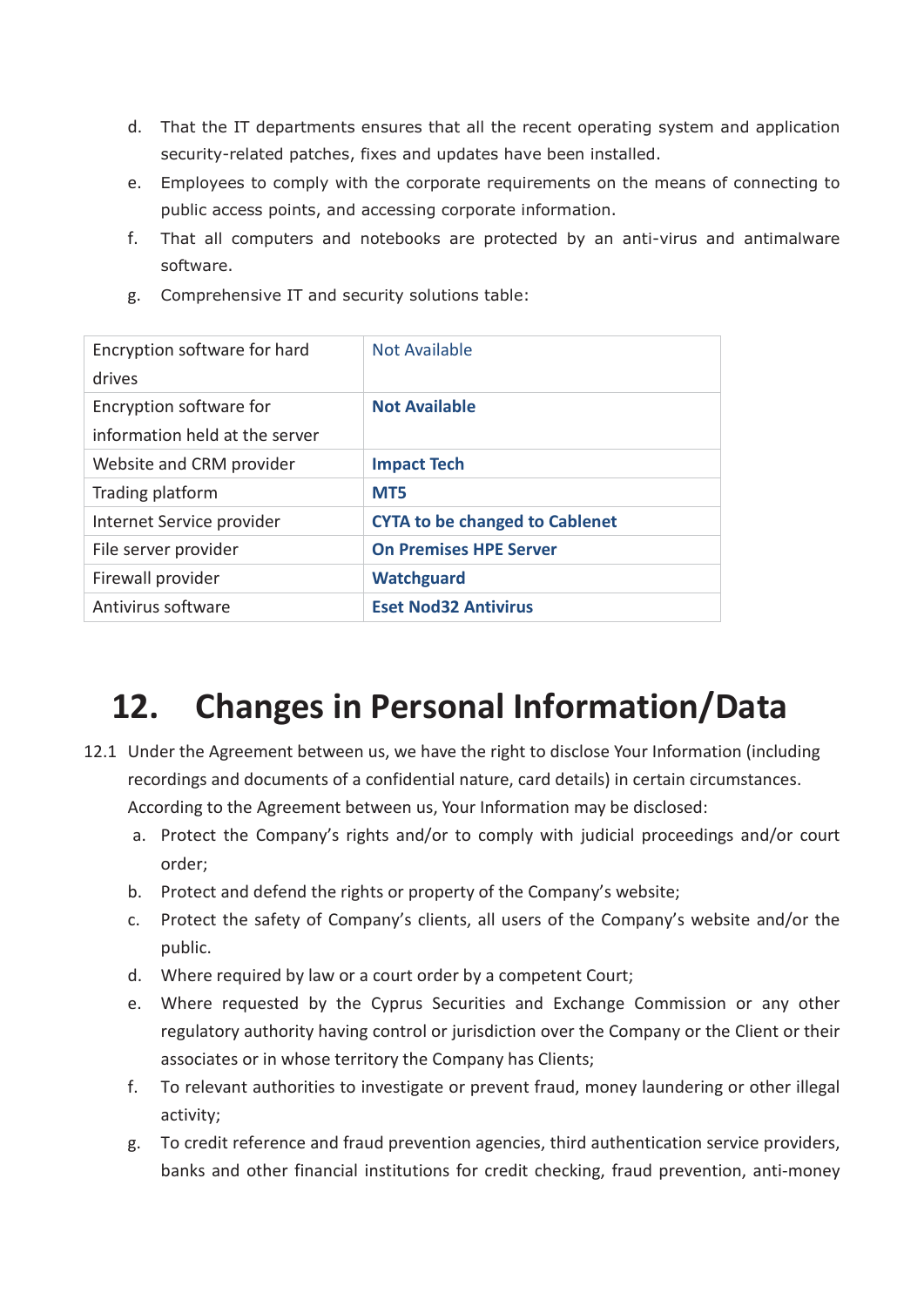laundering purposes, identification or due diligence checks of the Client. To do so they may check the details the Client supplied against any particulars on any database (public or otherwise) to which they have access. They may also use Client details in the future to assist other companies for verification purposes. A record of the search will be retained by the Company;

- h. Where necessary in order for the Company to defend or exercise its legal rights to any court or tribunal or arbitrator or Ombudsman or governmental authority;
- i. At the Client's request or with the Client's consent;
- j. To successors or assignees or transferees or buyers, with ten Business Days prior Written Notice to the Client;

# **13. Your Rights in Relation to Your Personal Data**

13.1 The Company may, from time to time, combine clients' personal information/data with information from other users of the Company's website in order to create impersonalized statistical data. The Company may provide this statistical data to Third Parties solely for statistical purposes and in an effort to better improve the Company's marketing campaign and to the extent allowed by the Company's Trading Terms and Conditions already accepted by the clients.

The Company will take all reasonable measures in order to ensure that in no circumstances clients will be identifiable from this statistical data and consequently for clients to remain anonymous.

13.2 Under the General Data Protection Regulation (679/2016), you have the right, in certain circumstances, to obtain personal information you have provided us with (in a structured, commonly used and machine readable format) and to re-use it elsewhere or ask us to transfer this to a third party of your choice.

#### **14. Retention of Personal Data**

- 14.1 Please note that these rights do not apply in all circumstances. You are entitled to:
	- a. request access to your personal data (commonly known as a "data subject access request");
	- b. request correction of the personal data that we hold about you;
	- c. request erasure of your personal data. Note, however, that we may not always be able to comply with your request of erasure for specific legal reasons, which will be notified to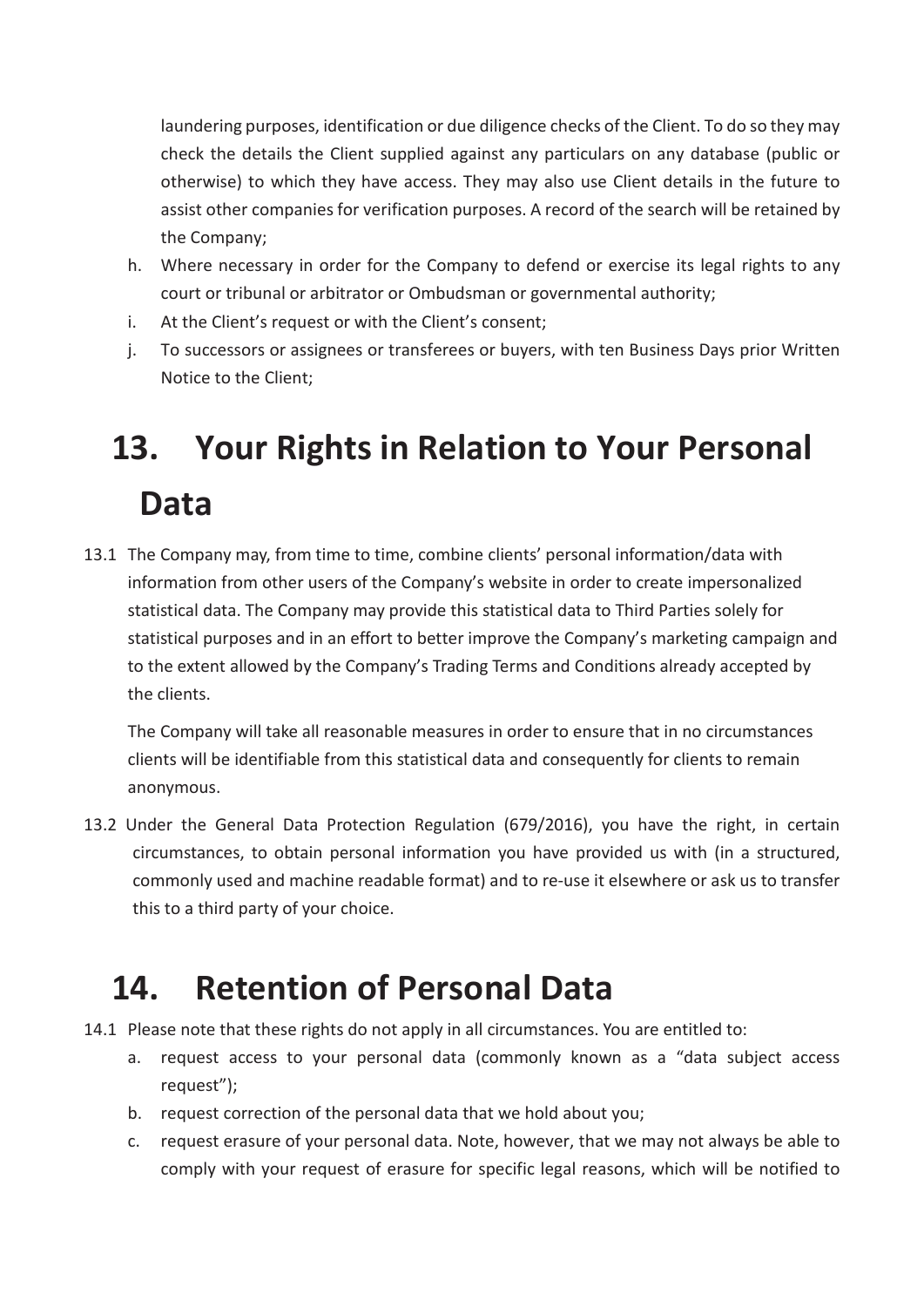you, if applicable, at the time of your request;

- d. object to processing of your personal data where we are relying on a legitimate interest (or those of a third party) and there is something about your particular situation which makes you want to object to processing on this ground as you feel it impacts on your fundamental rights and freedoms. You also have the right to object where we are processing your personal data for direct marketing purposes. In some cases, we may demonstrate that we have compelling legitimate grounds to process your information, which override your rights and freedoms;
- e. request restriction of processing of your personal data. This enables you to ask us to suspend the processing of your personal data in the following scenarios:
	- i. if you want us to establish the data's accuracy;
	- ii. where our use of the data is unlawful but you do not want us to erase it;
	- iii. where you need us to hold the data even if we no longer require it as you need it to establish, exercise or defend legal claims; or
	- iv. you have objected to our use of your data but we need to verify whether we have overriding legitimate grounds to use it;
- f. request the transfer of your personal data to you or to a third party. We will provide to you, or a third party you have chosen, your personal data in a structured, commonly used, machine-readable format. Note that this right only applies to automated information (i.e. not to hard copies) which you initially provided consent for us to use or where we used the information to perform a contract with you; and
- g. withdraw consent at any time where we are relying on consent to process your personal data. If you withdraw your consent, we may not be able to provide certain products or services to you. We will advise you if this is the case at the time you withdraw your consent. Please email us at info@imsmarkets.com
- 14.2 Please quote your name and address. We should be grateful if you would also provide brief details of the data that you would like a copy of or which you would like to be corrected (this helps us to more readily locate your data).
- 14.3 We will require proof of your identity before providing you with details of any personal data we may hold about you.
- 14.4 We try to respond to all legitimate requests within 1 (one) month. Occasionally, it may take us longer than 1 (one) month if your request is particularly complex or you have made a number of requests. In this case, we will notify you within 1 (one) month of the receipt of your request and keep you updated.
- 14.5 We may charge you a reasonable fee to you when a request is manifestly unfounded, excessive or repetitive, or we receive a request to provide further copies of the same data. Alternatively, we may refuse to comply with your request in these circumstances.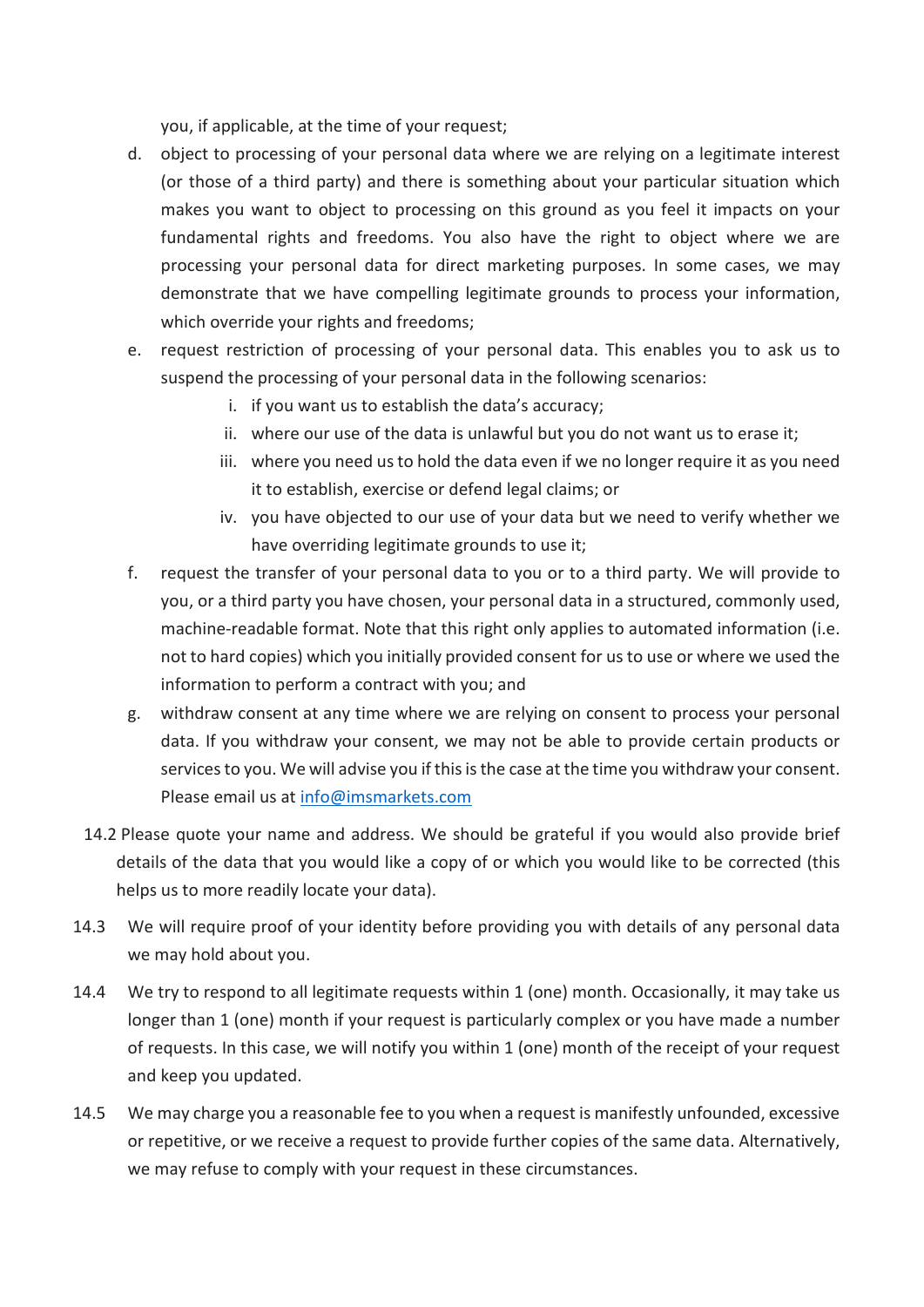- 14.6 Not all types of data can be deleted or amended per request of the data subject. The company's may retain your data, information and documentation based for the period of 5 to 7 years after the termination of employment on the requirements:
	- → The Anti-money laundering Directive DI144-2007-08 of 2012 or any subsequent amendment or change of this legislation.
	- $\triangleright$  The Investment Service Law 87(I)/2017, or any subsequent amendment or change of this legislation.
	- $\triangleright$  Inland Revenue Department legislation.
	- $\triangleright$  Any legislation issued by the Unit for Combating Money Laundering (MOKAS), The Cyprus Securities and Exchange Commission, the Office of the Commission of Data protection in Cyprus or any other legislative or supervisory authority, which may be empowered by Law to supervise us.

#### **15. Affiliates and Partners**

- 15.1 The Company uses a card processing companies for clients' deposits and withdrawals to and from clients trading account;
- 15.2 Clients acknowledge and consent that the Company and its partners, affiliates and/or associates may share information in a manner that is useful and relevant only to do so and in relation to one of the following purposes:
	- a. Reasonably required by such affiliate, partner and/or associate of the Company to provide products and services to its clients,
	- b. To offer additional similar products and services that meet clients' needs
- 15.3 Clients may be introduced to the Company by a Business Introducer, in such cases the Business Introducer may have access to clients' information and clients hereby consent to the sharing of information with such Business Introducer.
- 15.4 The Company may disclose clients' personal information to any organisation at the clients' request or to any persons acting on behalf of clients, including clients' financial adviser, broker, solicitor or accountant.
- 15.5 The Company may disclose clients' personal information to companies hired by the Company to provide limited services on behalf of the Company, including but not limited to packaging, mailing and delivering purchases, postal mail. The Company will take all reasonable measures to ensure that the said companies will be subject to such personal information/data necessary to deliver the service and are prohibited from using personal information for any other purpose.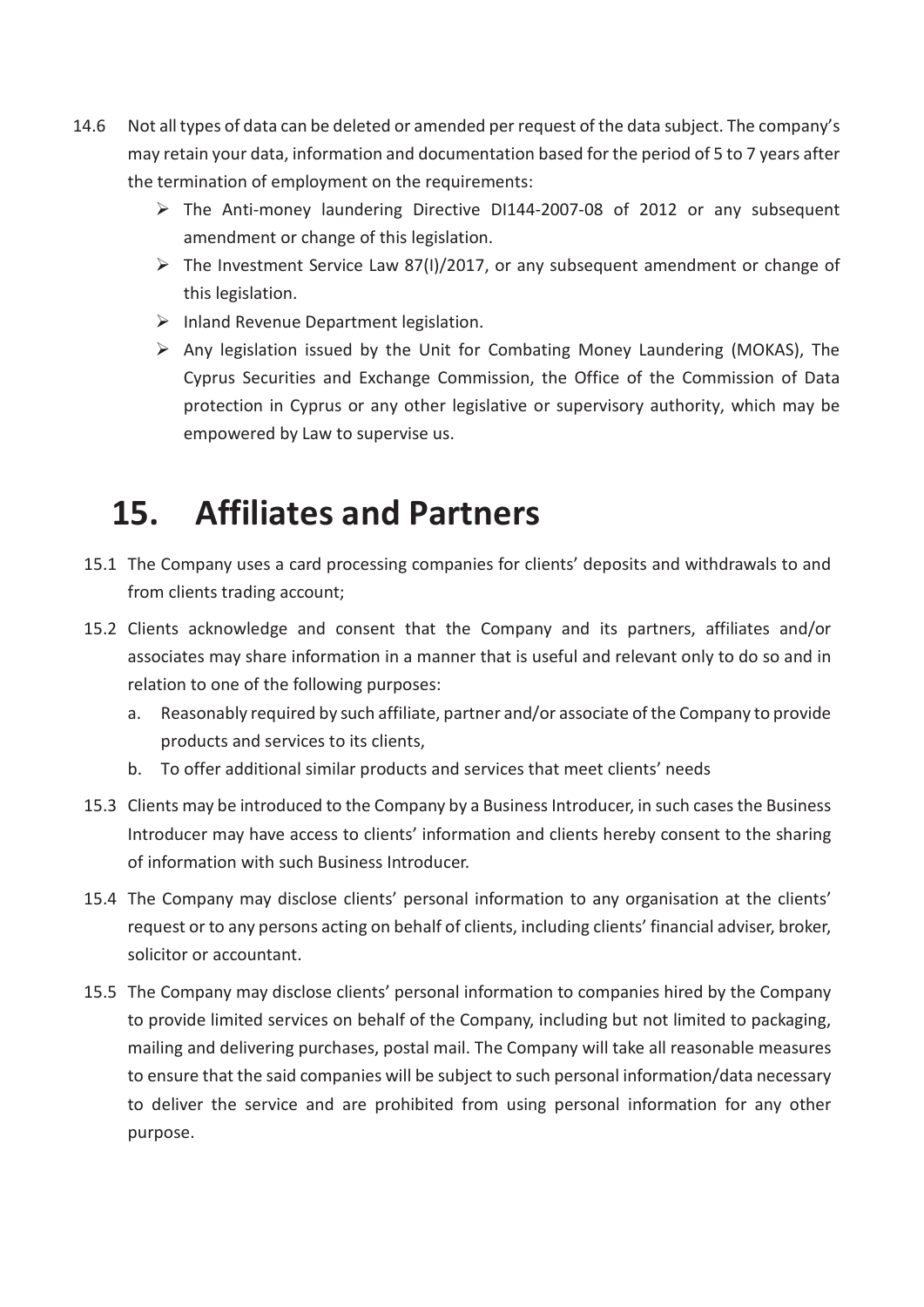### **16. Non-Affiliate Third Parties**

- 16.1 The Company may disclose information to non-affiliated third parties where necessary in order to carry out the following internal functions of theCompany:
	- a. Service providers such as third parties providing internal audit, risk management, accounting or any other services that we may require from time to time;
	- b. Use of specialized agencies to help carry out certain internal functions such as account processing, fulfilment, client service or other data collection activities relevant to our business.

#### **17. Warranties**

- 17.1 For any purpose mentioned above (i.e. paragraphs 10, 11 and 12), the use of the shared information is strictly limited to the performance of the services expected and assigned to be undertaken by all third parties, affiliated or non-affiliated with which the Company.
- 17.2 All third parties, affiliated or non-affiliated are required and shall ensure that:
	- a. Their employees are informed of the confidential nature of the personal information/data and that usage of the shared information is strictly limited to the performance of the relevant services expected and assigned to be undertaken on behalf of the Company
	- b. Processing of personal information/data is in accordance and in compliance with all relevant legislation, applicable laws and regulation
	- c. All third parties, affiliated or non-affiliated agree and consent to indemnify and keep indemnified at their own cost and expense the Company against all costs, claims, damages or expenses incurred by the Company or for which the Company may become liable due to any failure by any third party, affiliated or non-affiliated or their employees to comply with any of their obligations under this Policy as well as with all relevant legislation, applicable laws and regulation.
	- d. The Company will not share personal information with third parties which it considers will not provide its clients with the required level of protection similar to that of its own and in compliance with all relevant legislation, applicable laws and regulation.

#### **18. Links to Other Websites**

18.1 The Company's website will not be normally linked to other websites. However, in the event they are ensure that at all times you are on the right domain address. This Policy is not applicable to those other sites. The Company recommends and encourages clients to read,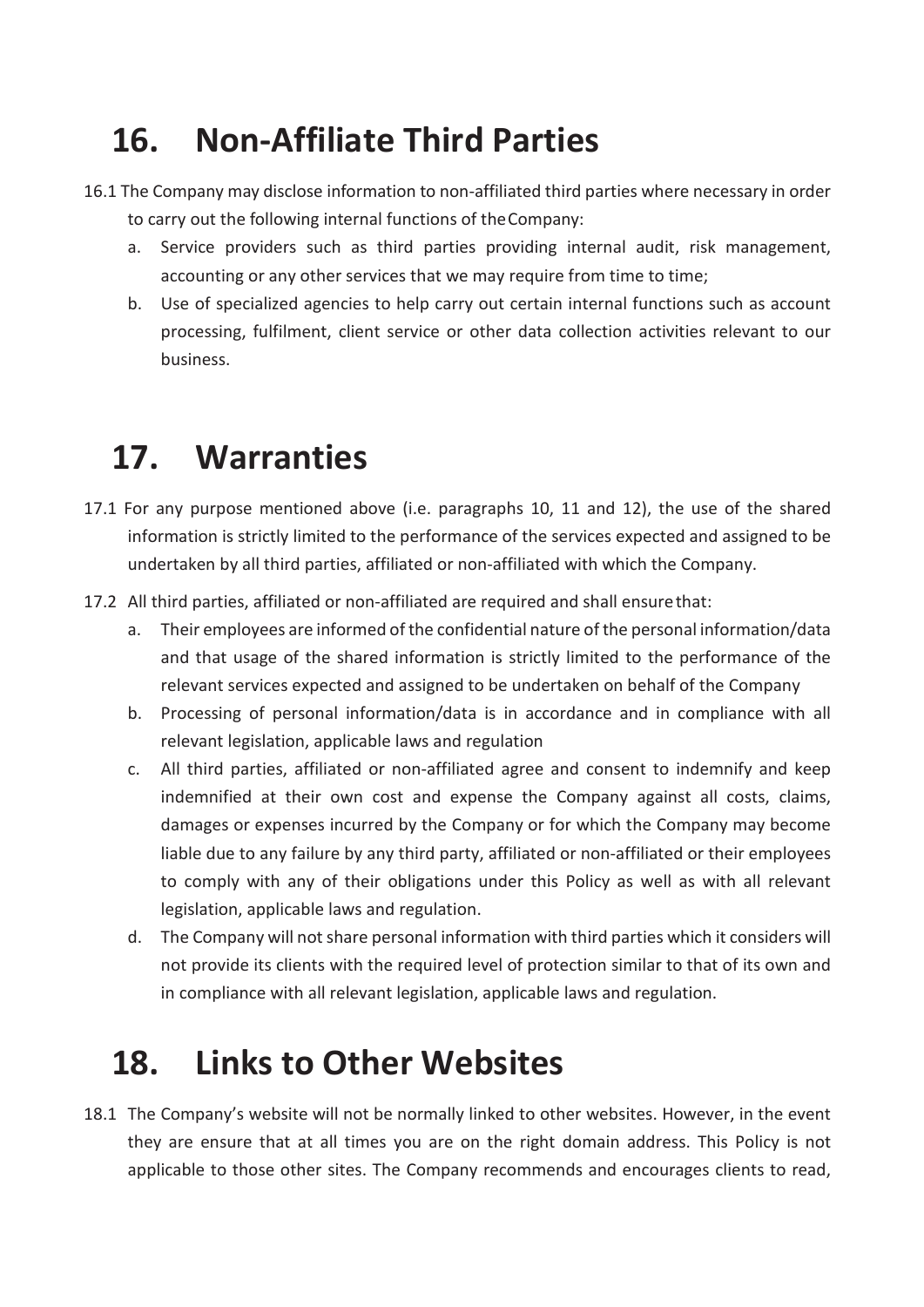understand and familiarize themselves with the privacy policies (if any) available on these other sites.

- 18.2 The Company cannot be held responsible or liable for the privacy policies or content of such sites and therefore, has no control over the protection and use of information provided by the clients on such sites.
- 18.3 This site may contain hyperlinks to websites owned and operated by third parties. Where this is the case, we urge you to review the equivalent data protection, privacy and cookie policies available on such websites. We do not accept any responsibility or liability for the data protection of privacy practices of third parties in relation to such websites and your use of third party websites is entirely at your own risk.

#### **19. Use of Cookies**

- 19.1 The Company may use cookies to assess and improve the performance of the website and its products and services offered to its clients. Cookies are used by most internet browsers and are small pieces of information which use a unique identification tag and are stored on clients' device as a result of clients using the Company's website or other services the Company provides to its clients.
- 19.2 Clients may be able to refuse to have cookies stored on their device they may be able to change the setting of their browser to refuse all cookies, and/or have their device to notify them each time a cookie is sent to their device. By controlling their cookies in this way may impair the quality of service provided by the Company to its clients and therefore, it is recommended for clients to allow cookies on their device to ensure the best possible experience and quality services provided by the Company.
- 19.3 For more information about cookies, clients may refer to the Company's "Cookie Policy" available on the Company's website.
- 19.4 ("The company", "we", "our", "us") website uses cookies.

#### 19.5 **What is a cookie?**

Cookies are text files containing small amounts of information which are downloaded to your device when you visit a website. Cookies are then sent back to the originating website on each subsequent visit, or to another website that recognises that cookie. Cookies are useful because they allow a website to recognise a user's device.

Cookies do lots of different jobs, like letting you navigate between pages efficiently, remembering your preferences, and generally improve the user experience. They can also help to ensure that adverts you see online are more relevant to you and your interests.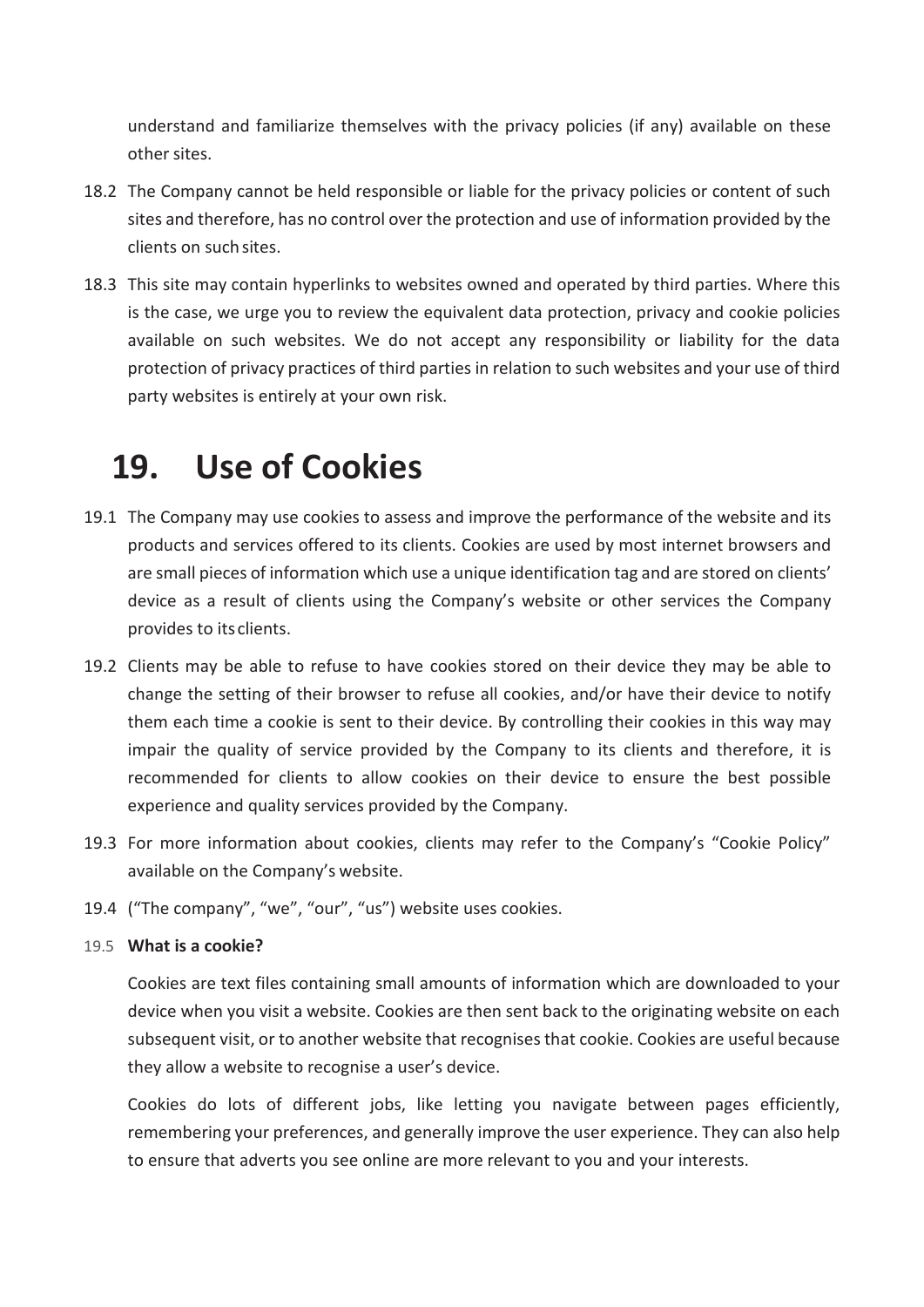The cookies used on this website have been categorised based on the categories found in the International Chamber of Commerce ("ICC") REPUBLIC OF CYPRUS Cookie guide. A list of all the cookies used on this website by category is set out below.

#### 19.6 Categories of cookie we use

The categories of cookies we use are:

- (a) **Essential cookies** are required for the operation of the Company's website. These cookies allow clients to access various secured areas of the Company's website. Clients by opt to disable these cookies, this may have a negative impact on their browsing experience and in particular, they will not be able to fully access secure areas of the Company's website.
- (b) **Analytical/performance cookies** are used to recognize, monitor and track the number of visitors, how clients use the Company's website and for how long. This helps the Company to improve the way its website works and consequently to improve how the Company provides the Company's website content to clients. These cookies are not used to determine the personal identity of clients.
- (c) **Functionality cookies** are used to allow the Company to remember clients' preferences and to recognize when a client returns to the Company's website. This helps the Company to personalize its website content for clients. For example, these cookies remember clients' username and the customization preference previously selected by clients such as language of region.
- (d) **Targeting cookies** are cookies that record clients' visits on Company's websites, pages visited and links followed. This information is shared with third parties such as advertising and social media websites for the provision of services such as:
	- Use information about clients' visits to target advertising to clients on other websites
	- Use information about clients' visits in order to present clients with advertisements that might be in clients' interest
	- Use information about clients' visits for the purposes of matching, audience research and creation of audience segments.

19.7 List of cookies in use on this website:

| <b>Cookie Name</b>     | Purpose                                 |
|------------------------|-----------------------------------------|
| <b>JSESSIONID</b>      | Live Chat                               |
| CC                     | Live Chat                               |
| unam                   | Tracking Customers behavior on the site |
| _ga                    | Tracking Customers behavior on the site |
| Gatgtag UA 115466811 1 | Tracking Customers behavior on the site |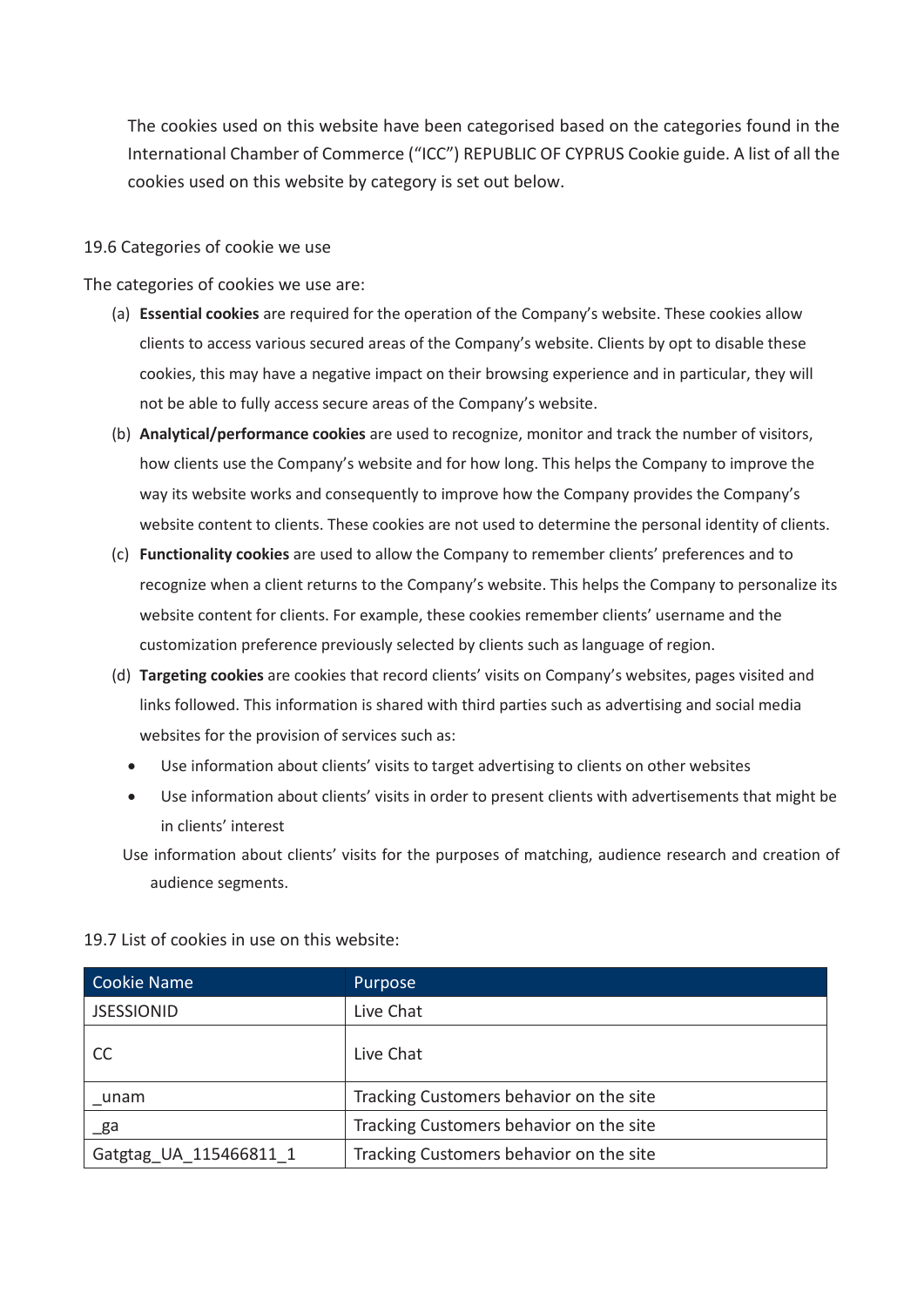| gid            | Tracking Customers behavior on the site                   |
|----------------|-----------------------------------------------------------|
| grav-site-"ID" | Tracking users (admin users) behavior in GravCMS for page |
|                | editing purposes                                          |

#### **20. Setting your Cookie Preferences**

20.1 You can control how cookies are placed on your device from within your own browser. You can also delete existing cookies from your browser. However, refusing and/or deleting cookies may mean some sections of our site will not work properly.

#### **21. Contact Clients/Recordings**

21.1. The Company may contact clients by telephone, email or other means of medium for the purpose of offering them further information about the Company's product and services and/or informing clients of unique promotional offerings. By registering and providing agreement to the Trading Terms and Conditions of the Company, clients consent to be contacted in such manner and for such purposes by the Company's Employees, Affiliates and Partners.

For regulatory and quality assurance purposes any type of communication between the clients and the Company whether in writing, email or by telephone or other means of medium shall be monitored and recorded by the Company without any prior warning (unless required to do so by the applicable rules and regulations). Clients acknowledge and accept that such recordings are the sole property of the Company. Clients further accept that such recordings constitute conclusive evidence of the Orders/Instructions/Requests or conversations so recorded.

21.2. Any person who wishes not to be contacted further by telephone, email or other means of medium, can inform the Company accordingly by contacting the Company on the contact details provided by the Company on its Trading Terms and Conditions or at the following address: info@imsmarkets.com.

#### **22. Clients Rights**

- 22.1. Clients have no obligation to provide any of the personal information/data requested by the Company. In this case, the Company reserves the right to reject the opening of a trading account or to provide clients with any other services, information or assistance.
- 22.2. Under the Law, clients have the right to request any personal information/data the Company holds about the clients and to inform the Company of any perceived inaccuracy. Clients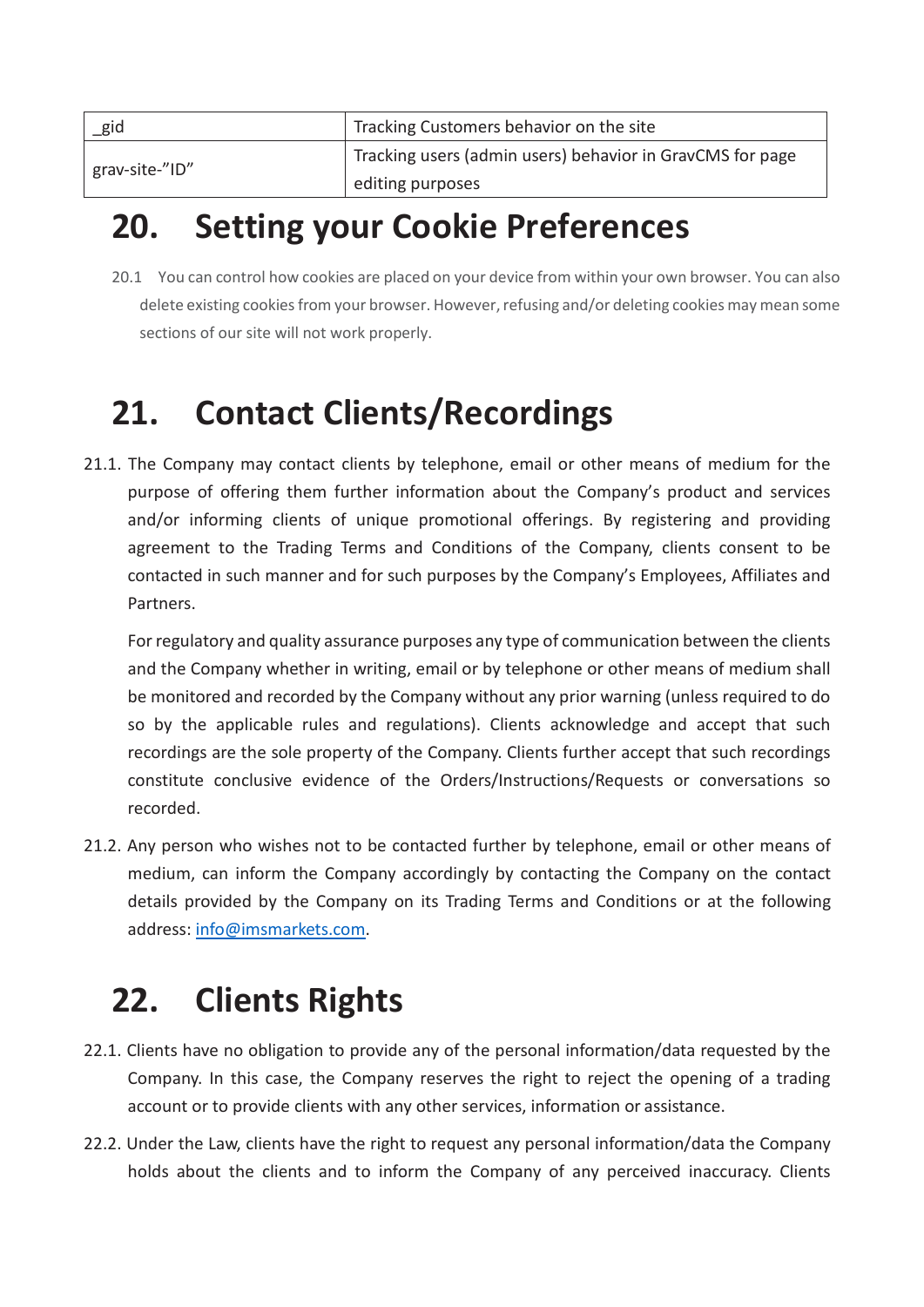acknowledge and accept that the Company may a charge fee to cover the associated administrative costs.

22.3. In case any of the clients' personal information have changed at any given time or they wish from the Company to delete any personal data, they may do so by informing the Company via email at info@imsmarkets.com. The Company to the extent permitted by law including those cases where the Company is required to hold clients' personal data for regulatory and legal purposes for the provision of services and/or maintenance of adequate business records, will proceed with changing or deleting clients' personal data in accordance with the instructions received.

## **23. Data Protection Impact Assessment ("DPIA")**

The Company must perform a Data Protection Impact Assessment ('DPIA') for any and all new projects and/or new uses of personal data which involve the use of new technologies and the processing involved is likely to result in a high risk to the rights and freedoms of data subjects under the GDPR.

The Company is responsible for ensuring that the DPIA is carried out. The DPO is responsible for performing necessary checks on personal data to establish the need for conducting a DPIA.

The Company must also seek the advice of the DPO, where designated and this advice, and the decisions taken by the Company, should be documented within the DPIA. The DPO should also monitor the performance of the DPIA. The Company's DPO will be responsible for checking appropriate controls are implemented to mitigate any risks identified as part of the DPIA process and subsequent decision to proceed with the processing.

The Company should document its actions and decisions regarding DPIAs in order to be in a position to prove its compliance with the GDPR.

- 1) Identify the need for a DPIA
- 2) Describe the information flow
- 3) Identify data processing and related risks
- 4) Identify solutions to reduce or eliminate these risks
- 5) Sign off the outcomes of the DPIA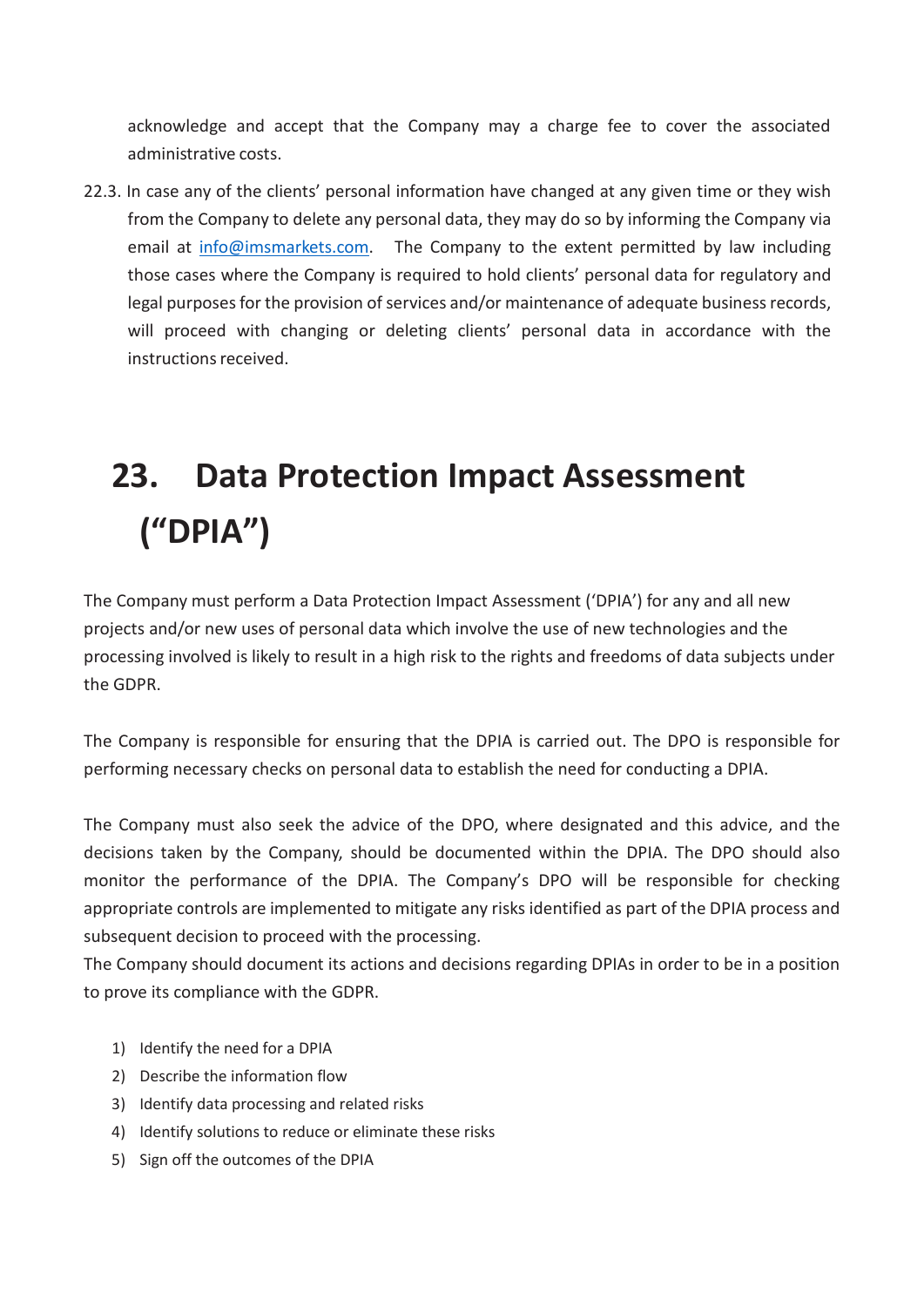6) Integrate data protection solutions into the project

#### **Why should organisations conduct a DPIA?**

The GDPR mandates a DPIA to be conducted where data processing "is likely to result in a high risk to the rights and freedoms of natural persons". The three primary conditions identified in the GDPR are:

- i. A systematic and extensive evaluation of personal aspects relating to natural persons, which is based on automated processing, including profiling, and on which decisions are based that produce legal effects concerning the natural person or similarly significantly affect the natural person.
- ii. Processing of special categories of data or personal data relating to criminal convictions and offences on a large scale.
- iii. Systematic monitoring of a publicly accessible area on a large scale.

#### **Examples of personal data processing where a DPIA is likely to be required:**

- $\triangleright$  A hospital processing its patients' genetic and health data on its information system.
- ¾ The archiving of pseudonymised sensitive data from research projects or clinical trials.
- $\triangleright$  An organisation using an intelligent video analysis system to single out cars and automatically recognise registration plates.
- $\triangleright$  An organisation systematically monitoring its employees' activities, including their workstations and Internet activity.
- $\triangleright$  The gathering of public social media data for generating profiles.
- $\triangleright$  An institution creating a national-level credit rating or fraud database.

*\* The WP29 recommends that the following factors, in particular, be considered when determining whether the processing is carried out on a large scale:* 

- *a) the number of data subjects concerned, either as a specific number or as a proportion of the relevant population;*
- *b) the volume of data and/or the range of different data items being processed;*
- *c) the duration, or permanence, of the data processing activity;*
- *d) the geographical extent of the processing activity*

#### **24. Amendment/Review of the Policy**

24.1 The Company reserves the right to review and/or amend this Policy at any given time it deems suitable and appropriate without notice to the Client. The Policy is available for review by clients upon request and it is uploaded on the Company's website.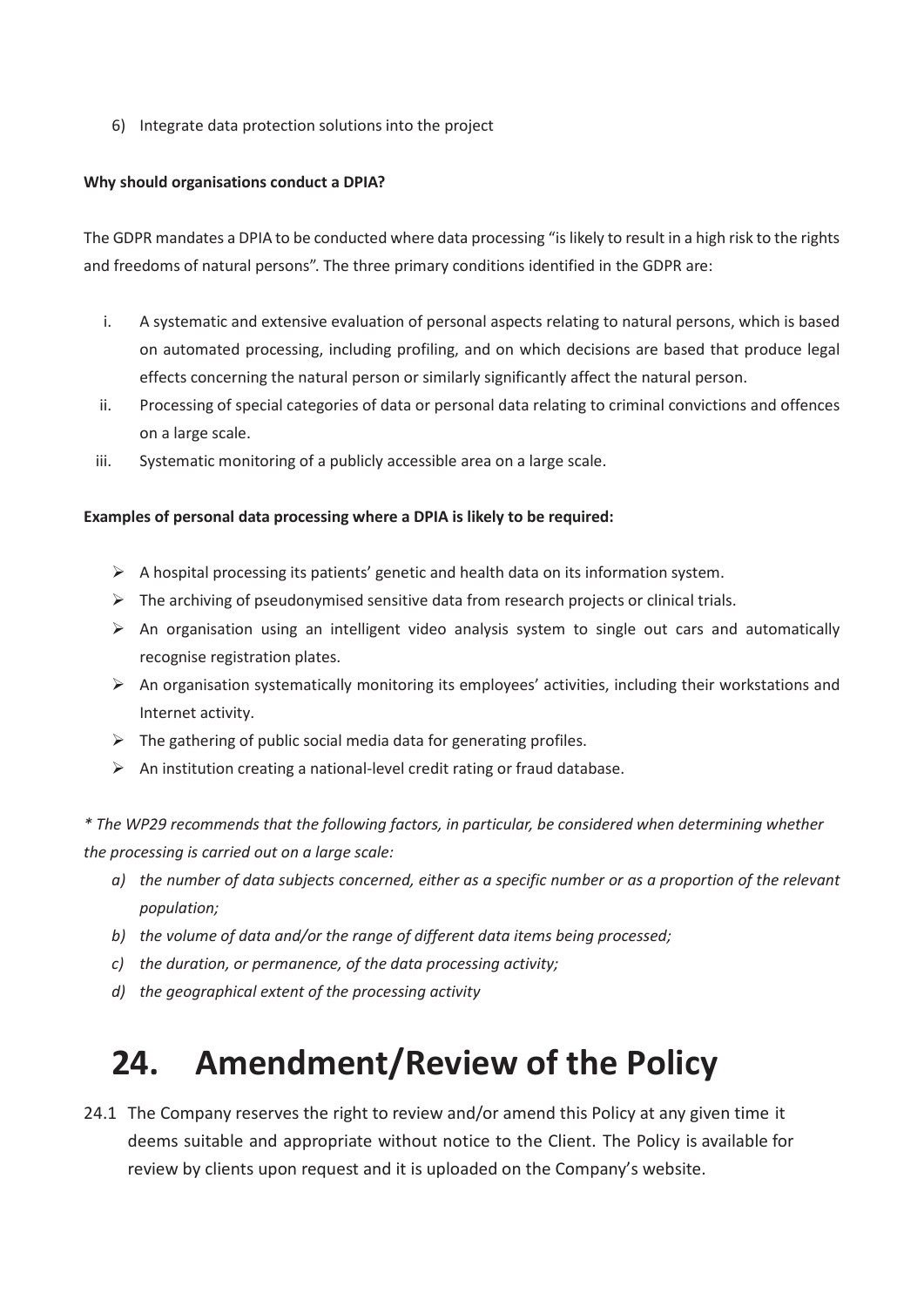### **25. General Information**

25.1 For further details with regards to the Company's Privacy Policy and procedures, clients may contact the Company's Support Department at info@imsmarkers.com.

#### **26. How to Make a Complaint**

26.1 If you have a complaint about the way in which your personal data is being processed, please email compliance@imsmarkets.com. In the event that you are not satisfied with our handling of your complaint, you have the right to report your concern to the Data Protection Commissioner at

**1, Iasonos Street, 1082 Nicosia, P. O. Box 23378, 1682 Nicosia** Tel: (+357) 22818456, Fax: (+357) 22304565 email: commissioner@dataprotection.gov.cy

### **27. Governing Law**

Use of this site shall be governed by the Laws of the Republic Cyprus.

By accessing the website and any pages linked thereto, you the User agree to be bound by the terms and conditions as described above. By continuing to use of this website you are also consenting for the use of cookies.